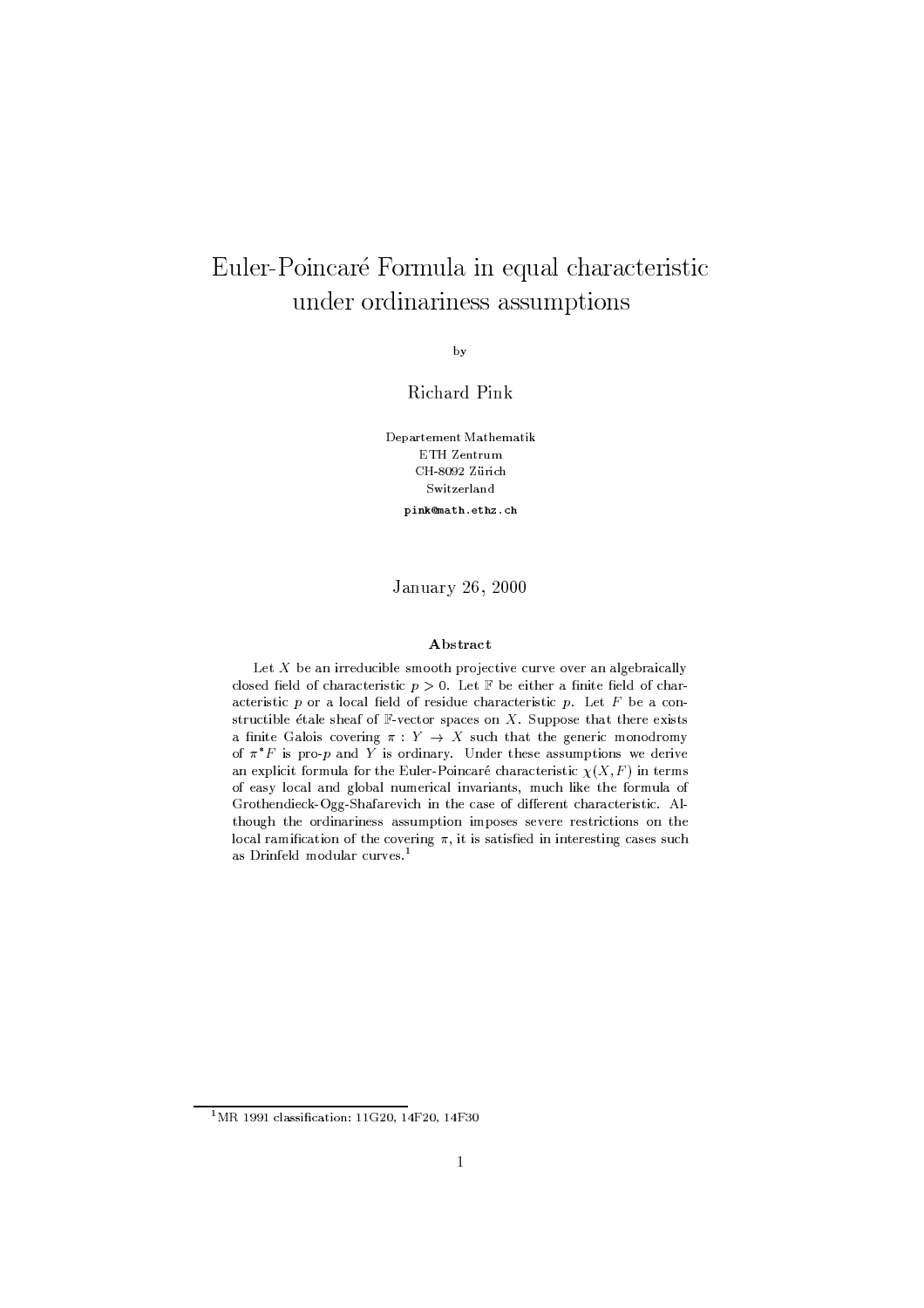## Contents

| 0 Introduction                     | $\boldsymbol{2}$ |
|------------------------------------|------------------|
| 1 Ordinariness and ramification    | $\overline{4}$   |
| 2 Artin-Schreier theory            | 7                |
| 3 Local Freeness                   | 9                |
| 4 Reduction to coherent cohomology | 14               |
| 5 Local Terms                      | 16               |
| 6 Degree calculation               | 18               |
| 7 Euler-Poincaré formula           | 21               |

#### $\bf{0}$ Introduction

Let  $X$  be an irreducible smooth projective curve over an algebraically closed field k. Let  $\mathbb F$  be either a finite field of characteristic  $\ell$  or a local field of residue characteristic  $\ell$ . Let F be a constructible étale sheaf of F-vector spaces on X. The Euler-Poincaré characteristic of  $F$  is defined as

$$
\chi(X,F) := \sum_{i} (-1)^i \dim_{\mathbb{F}} H^i(X,F).
$$

The cohomology groups in this formula are known to have finite dimension and to vanish for almost all  $i$ ; hence this invariant is a well-defined integer.

If  $\ell$  is different from the characteristic of k, the fundamental formula of Grothendieck-Ogg-Shafarevich ([SGA5] exp. X, [11]) expresses this invariant as a sum of an easy global term with local terms at finitely many closed points of X. More precisely, let  $g_X$  denote the genus of X, and let  $F_{\overline{n}}$  denote the stalk of F at a geometric point  $\bar{\eta}$  above the generic point of X. The formula asserts

(0.1) 
$$
\chi(X, F) = 2 \cdot (1 - g_X) \cdot \dim_{\mathbb{F}} F_{\overline{\eta}} + \sum_x \left( \dim_{\mathbb{F}} F_x - \mathbb{L} \mathbb{T}_x^{\mathbb{F}} F_{\overline{\eta}} \right).
$$

Here the local term  $LT_{x}^{\mathbb{F}} F_{\overline{\eta}}$  depends only on the action of the inertia group at x on the generic stalk  $F_{\overline{n}}$  and can be written explicitly in the form

$$
\mathop{\rm LT}\nolimits^{\mathbb{F}}_x F_{\bar{\eta}} = \dim_{\mathbb{F}} F_{\bar{\eta}} + \mathop{\rm Swan}\nolimits_{x}^{\mathbb{F}} F_{\bar{\eta}}
$$

where  $\text{Swan}_{x}^{\mathbb{F}} F_{\overline{\eta}}$  is the Swan conductor of the local Galois representation (see [loc. cit.]) In particular, we have  $\text{LT}_{x}^{\mathbb{F}} F_{\overline{\eta}} = \dim_{\mathbb{F}} F_{x}$  whenever F is lisse at x, so the sum is really finite. The importance of this formula stems from the fact that it separates clearly the global and local contributions and that both of them have easy expressions in terms of appropriate numerical invariants.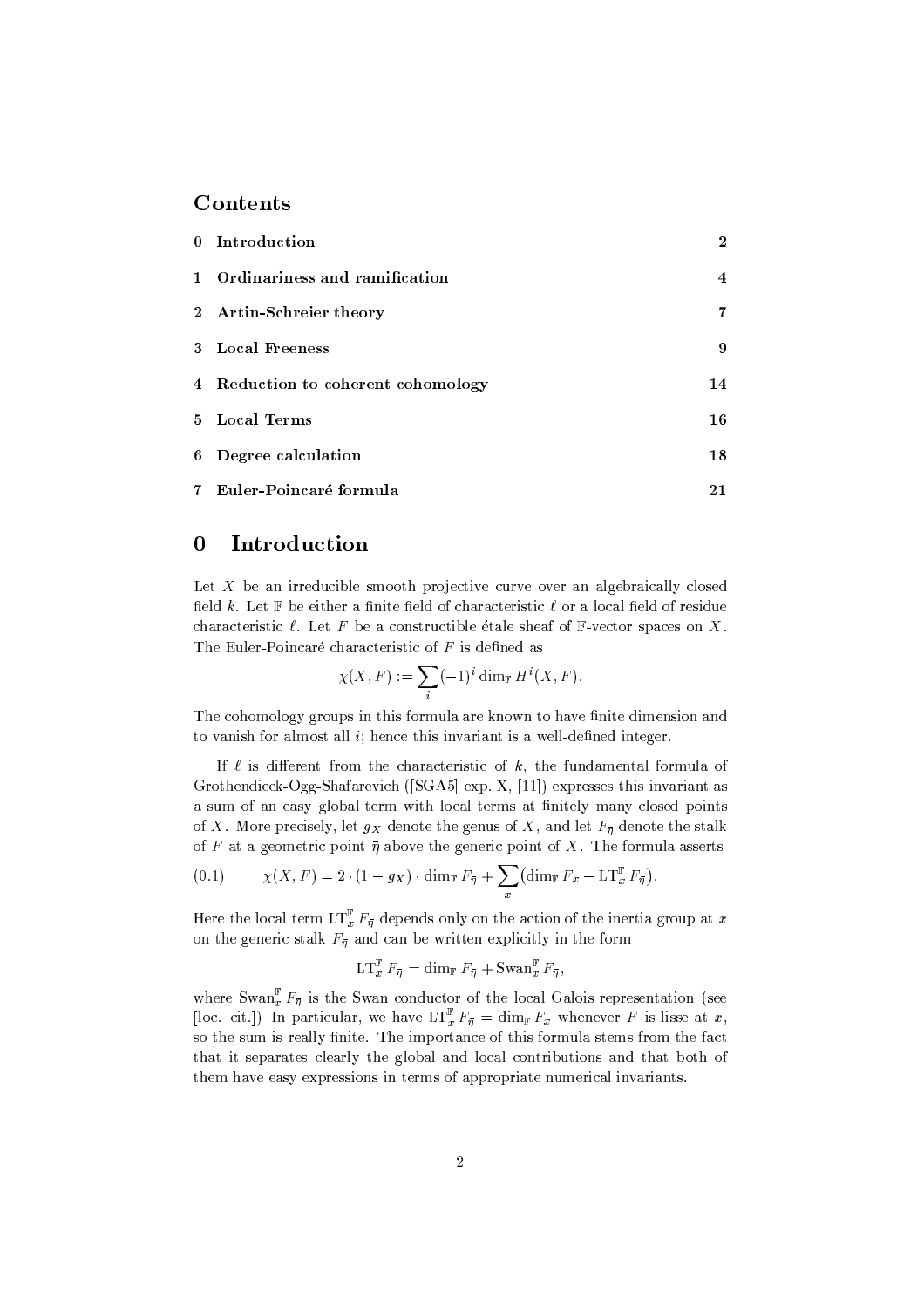Let us now suppose that  $\ell = p$ , where p is the characteristic of k. Then there cannot exist a universal formula as simple as  $0.1$ , because the *p*-rank of a curve in characteristic  $p$  depends on algebraic invariants in addition to the usual numerical invariants of algebraic geometry. To illustrate this phenomenon, consider an elliptic curve  $E$  over an algebraically closed field  $k$  of characteristic  $p \neq 2$ . Every such elliptic curve is a double covering  $\pi : E \to \mathbb{P}^1_k$  of the projective line which is (tamely) ramified in exactly 4 points. Thus the local numerical invariants of the étale sheaf  $\pi_* \mathbb{F}_p$  on  $\mathbb{P}^1_k$ , as well as its generic rank, are independent of E. But the Euler-Poincaré characteristic  $\chi(\mathbb{P}^1_k, \pi_* \mathbb{F}_p) = \chi(E, \mathbb{F}_p)$ can be 0 or 1, according to whether  $E$  is ordinary or not. Thus there cannot exist a general Euler-Poincaré formula involving the usual kind of numerical invariants alone.

As this failure is related to the fact that the p-rank of a curve can decrease under specialization, one may still expect a numerical formula under suitable genericity assumptions. To explain this let us assume for the moment that  $\mathbb F$  is finite. Then the sheaf  $F$  has finite monodromy, and we may fix an irreducible finite Galois covering  $\pi: Y \to X$  with Galois group G such that  $\pi^*F$  is constant over some open dense subscheme of  $Y$ . Apart from some easy local terms the Euler-Poincaré characteristic  $\chi(X, F)$  will depend on this covering together with the  $\mathbb{F}[G]$ -module  $F_{\overline{n}}$ . A long exact cohomology sequence shows that this mysterious contribution of  $F_{\overline{n}}$  is additive in short exact sequences.

If G is a p-group, every  $\mathbb{F}[G]$ -module is an extension of copies of the trivial representation F. Thus in this case  $\chi(X, F)$  is equal to  $\chi(X, \mathbb{F}_p)$  dim  $F_{\overline{p}}$  plus a finite number of explicit local terms. This observation goes back essentially to Deuring [4] and Shafarevich [13] and has been used by other authors (e.g., Madan [8], Crew [3], Hawkins  $[6]$ ).

In this article we pursue a different direction and assume that  $Y$  (sic!) is *ordinary.* Then the p-rank of Y is  $g_Y$ ; hence  $\chi(X, \pi_*\mathbb{F}) = \chi(Y, \mathbb{F}) = 1 - g_Y$ . By the Hurwitz genus formula, this is equal to  $|G| \cdot (1 - g_X)$  minus a sum of local terms depending only on the ramification of  $\pi$ . This expression is certainly in the spirit of 0.1. Since the generic stalk of  $\pi_*\mathbb{F}$  is free of rank 1 over  $\mathbb{F}[G]$ , one can view this as an explicit formula for some positive linear combination of the mysterious contributions from all irreducible  $\mathbb{F}[G]$ -modules. While this argument falls, of course, much short of determining the contributions for all  $\mathbb{F}[G]$ -modules, it nevertheless suggests that their behavior might be predictable.

The main result of this paper gives an explicit formula for them. It involves a certain local term  $LT_x^{\mathbb{F}} F_{\bar{\pi}}$ , which is a rational number depending only on the action of the inertia group at x on the generic stalk  $F_{\bar{\eta}}$ , and which is equal to  $\dim_{\mathbb{F}} F_x$  whenever F is lisse at x. Curiously, in contrast to the case  $\ell \neq p$ , this local term depends only on the action of the tame part of inertia, disregarding wild inertia entirely. For its explicit definition see Setion 5. By combining methods relying on ordinariness assumptions with the  $p$ -group argument sketched above we arrive at the following main result:

**Theorem 0.2** Let  $X$  be an irreducible smooth projective curve over an algebraically closed field of characteristic  $p > 0$ . Let  $\mathbb F$  be either a finite field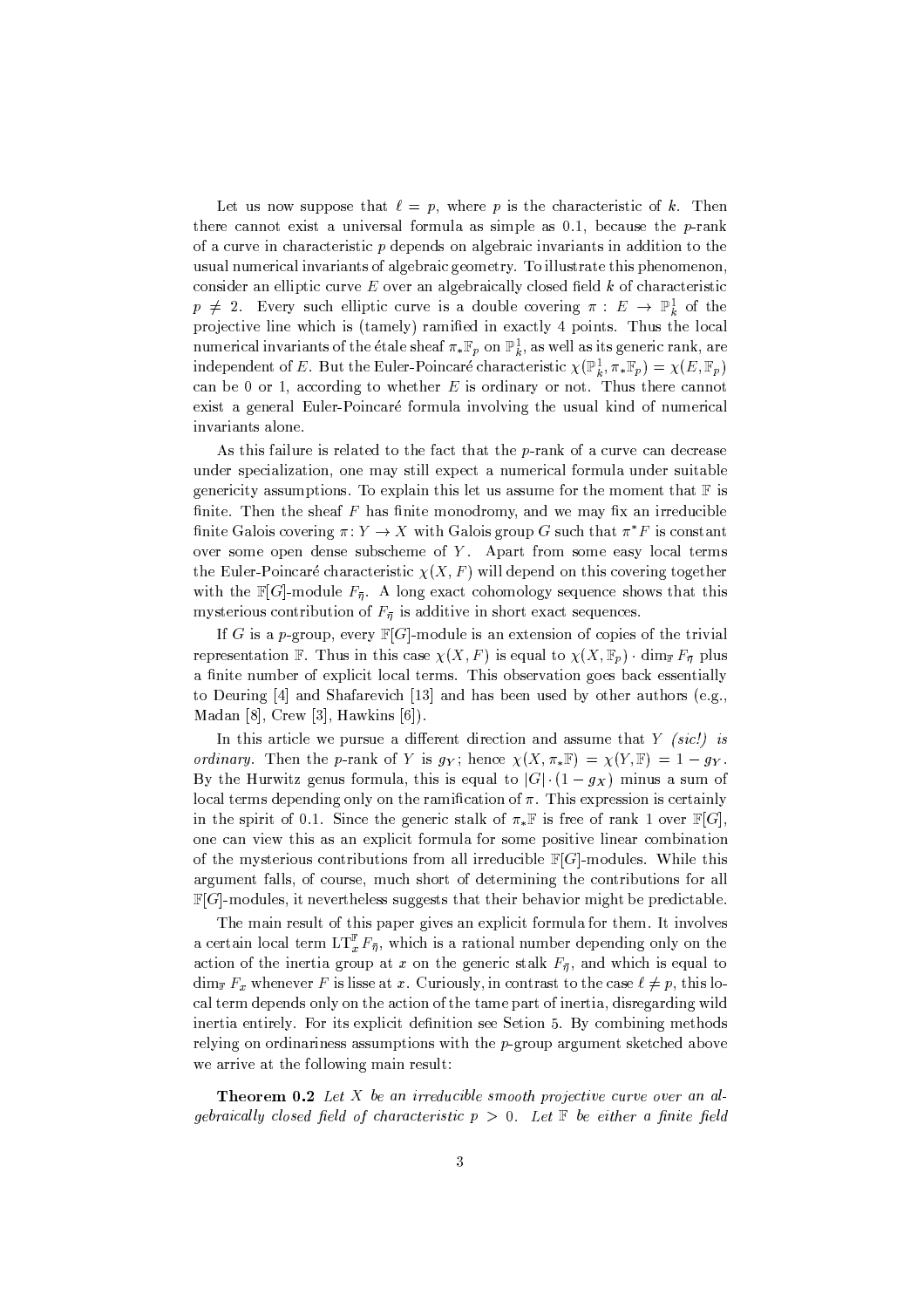of characteristic  $p$  or a local field of residue characteristic  $p$ . Let  $F$  be a constructible étale sheaf of  $\mathbb F$ -vector spaces on X. Assume that there exists an irreducible finite Galois covering  $\pi: Y \to X$  such that

(a) the generic monodromy of  $\pi^* F$  is a pro-p-group, and

 $(b)$  Y is ordinary.

Then

$$
\chi(X, F) = (1 - g_X) \cdot \dim_{\mathbb{F}} F_{\bar{\eta}} + \sum_x \left( \dim_{\mathbb{F}} F_x - \mathop{\rm LT}\nolimits_x^{\mathbb{F}} F_{\bar{\eta}} \right).
$$

It is natural to wonder whether the ordinariness assumption should be viewed as very restrictive. The existence of at least one interesting application (see below) suggests that this is not necessarily so. On the other hand, it was observed already by Nakajima that this assumption imposes severe restrictions on the local ramification of the covering  $\pi$ . Namely, any automorphism of Y which fixes a point y and acts trivially on  $\mathcal{O}_{Y,y}/\mathfrak{m}_{Y,y}^3$  must be the identity: see Section 1 or [10] Th. 2 (i). In other words, all the wild inertia must be concentrated in the first possible step for the lower numbering filtration. (Note that this forces wild inertia to be an elementary abelian p-group, which is already a purely group theoretical restriction.) In a different form (see Section 3) such local properties actually play an essential role in our proof of Theorem 0.2. If the global ordinariness condition is replaced by this weaker ramification condition. our methods yield an inequality: see Proposition 7.1.

The assumptions of Theorem 0.2 hold in the following interesting case. Suppose that  $X$  is the smooth compactification of a Drinfeld modular curve in characteristic p. (For the general background in this area see  $[1]$  and the references therein.) There is a global function field underlying the definition of  $X_i$ let  $\mathbb F$  denote its completion at some finite place  $\varphi$ . The  $\varphi$ -adic Tate modules for the universal family of Drinfeld modules combine to an étale sheaf F of F-vector spaces on X. This sheaf is, say, zero at a finite number of so-called cusps of X and lisse of rank 2 elsewhere, provided that the "level" of X is sufficiently high. Of special interest are sheaves deduced from  $F$  by linear algebra, say be taking symmetric powers. To satisfy the above assumptions let  $Y \to X$ be the finite Galois covering obtained by imposing an additional principal level structure at  $\wp$ . Then condition 0.2 (a) holds for F and any sheaf deduced from it. Moreover, analytic uniformization shows that Y specializes to a semistable curve composed of rational curves only; this implies condition 0.2 (b).

Finally, the author would like to thank the referee for some useful suggestions.

#### 1 Ordinariness and ramification

Throughout this paper we consider the following situation. Let  $k$  be an algebraically closed field of characteristic  $p > 0$ . Let  $\pi: Y \to X$  be a finite Galois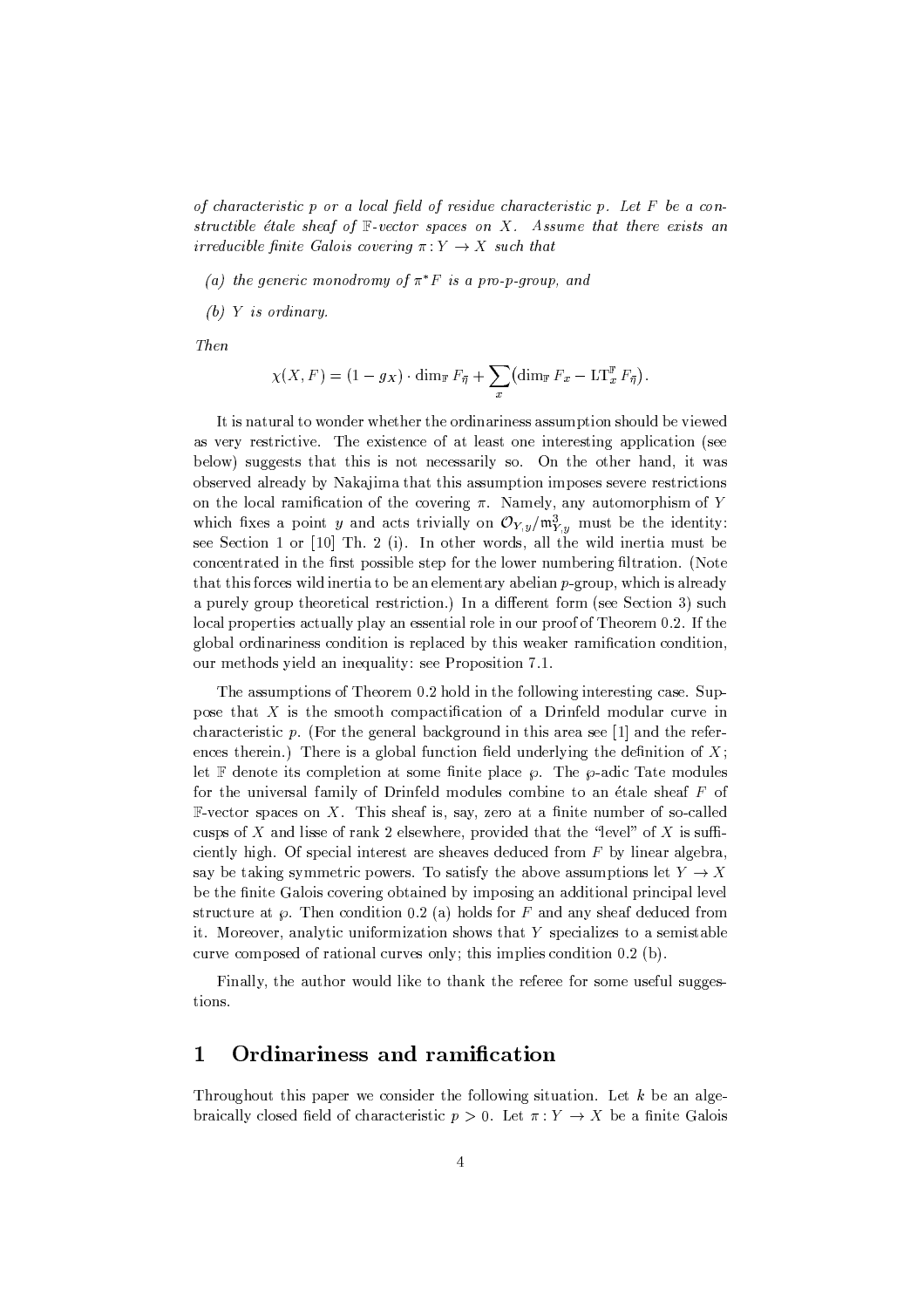covering of irreducible smooth projective curves over k, with Galois group G. In this section we review a theorem of Nakajima on local obstructions to Y being ordinary. This result will not be used in the proof of Theorem 0.2.

For any closed point  $y \in Y$  we let  $G_y$  denote its stabilizer in G and  $\mathfrak{m}_{Y,y} \subset$  $\mathcal{O}_{Y,y}$  the maximal ideal of the associated local ring. The kernel of the action of  $G_y$  on  $\mathcal{O}_{Y,y}/\mathfrak{m}_{Y,y}^{i+1}$  is denoted  $G_{y,i}$  and called the i<sup>th</sup> ramification subgroup (with respect to the lower numbering). As the field of constants is algebraically closed, the residue field extension is trivial and  $G_y = G_{y,0}$  is the inertia group at y. The wild inertia subgroup is  $G_{v,1}$ ; the factor group  $G_{v,0}/G_{v,1}$  consists of tame inertia and is cyclic of order prime to  $p$ .

**Definition 1.1** We call the ramification at y "of type i" if  $G_y$  acts faithfully on  $\mathcal{O}_{Y,y}/\mathfrak{m}_{Y,y}^{i+1}$ , that is, if  $G_{y,i}=1$ .

Thus, type 0 means unramified, type 1 means at most tamely ramified, and type 2 allows both tame and the simplest kind of wild ramification. The following theorem was proved essentially in [10] Th. 2 (i).

**Theorem 1.2** If G is a p-group, the following assertions are equivalent:

- $(a)$  Y is ordinary.
- (b) X is ordinary and the ramification of  $\pi$  at every closed point  $y \in Y$  is of  $type 2.$

Without assumption on G one still has the implication  $(a) \Rightarrow (b)$ .

Proof. We first consider the case that G is a p-group. Under this assumption the p-rank of Y can be calculated explicitly via the Deuring-Shafarevich formula ([4], [13], [8]). We review the necessary arguments. Note that, since Y is a curve, the étale cohomology group  $H^i(Y, \mathbb{F}_p)$  vanishes for  $i \neq 0, 1$  (cf. Section 2). Moreover, we have  $H^0(Y, \mathbb{F}_p) = \mathbb{F}_p$ , because Y is connected. Thus the Euler characteristic is  $\chi(Y,\mathbb{F}_p) = 1 - h^1(Y,\mathbb{F}_p)$ . To determine it, choose a G-invariant effective divisor  $D \subset Y$  containing all ramification points of  $\pi$ . The open and closed embeddings

$$
Y\smallsetminus D\stackrel{\tilde{j}}{\xrightarrow{\hspace*{1cm}}} Y\stackrel{\tilde{i}}{\xrightarrow{\hspace*{1cm}}} D
$$

induce a short exact sequence of étale sheaves on  $Y$ :

$$
0\longrightarrow \widetilde{j}_!{\mathbb F}_p\longrightarrow {\mathbb F}_p\longrightarrow \widetilde{i}_*{\mathbb F}_p\longrightarrow 0.
$$

Letting  $|D|$  denote the cardinality of D, the associated long exact cohomology sequence implies

(1.3)  
\n
$$
\chi_c(Y \setminus D, \mathbb{F}_p) = \chi(Y, \tilde{j}_! \mathbb{F}_p) \n= \chi(Y, \mathbb{F}_p) - \chi(Y, \tilde{i}_* \mathbb{F}_p) \n= 1 - h^1(Y, \mathbb{F}_p) - |D|.
$$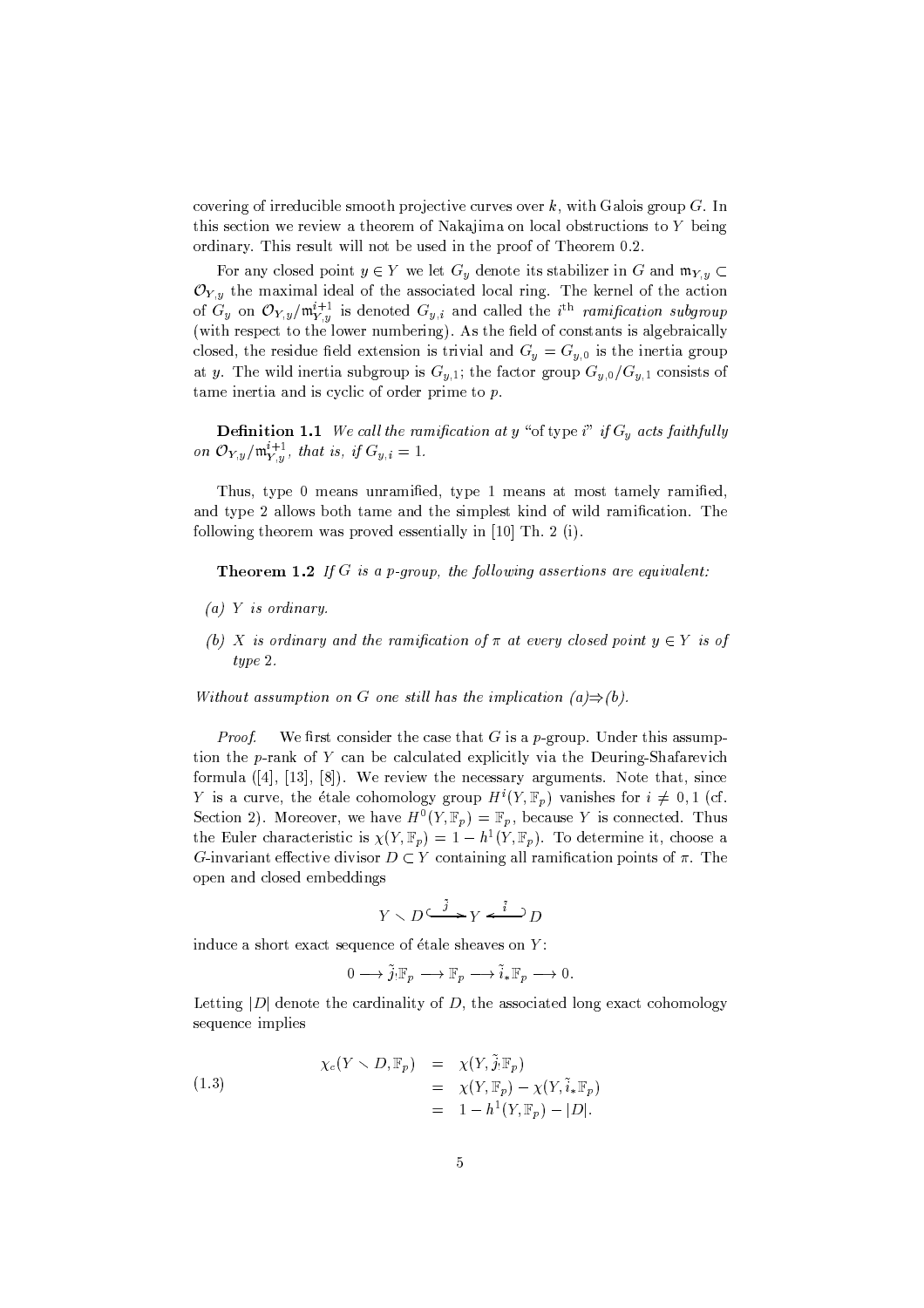Similarly, we obtain

(1.4) 
$$
\chi_c(X \setminus \pi(D), \mathbb{F}_p) = 1 - h^1(X, \mathbb{F}_p) - |\pi(D)|.
$$

On the open subscheme  $X \setminus \pi(D)$ , the étale sheaf  $\pi_* \mathbb{F}_p$  is the locally constant sheaf associated to the natural representation of G on its group ring  $\mathbb{F}_p[G]$ . As G is a p-group, this representation is a successive extension of  $|G|$  copies of the identity representation  $\mathbb{F}_p$ . Therefore  $\pi_*\mathbb{F}_p$  on  $X \setminus \pi(D)$  is a successive extension of |G| copies of the constant sheaf  $\mathbb{F}_p$ . The additivity of the Euler characteristic in short exact sequences implies

(1.5) 
$$
\chi_c(Y \setminus D, \mathbb{F}_p) = \chi_c(X \setminus \pi(D), \pi_*\mathbb{F}_p) = \chi_c(X \setminus \pi(D), \mathbb{F}_p) \cdot |G|.
$$

Combining formulas 1.3, 1.4, and 1.5 yields:

(1.6) 
$$
1 - h^{1}(Y, \mathbb{F}_{p}) - |D| = (1 - h^{1}(X, \mathbb{F}_{p}) - |\pi(D)|) \cdot |G|.
$$

Since

$$
|\pi(D)| \cdot |G| \ = \ \sum_{y \in D \bmod G} |G| \ = \sum_{y \in D \bmod G} [G : G_y] \cdot |G_y| \ = \ \sum_{y \in D} |G_y|,
$$

we may rewrite 1.6 in the form (cf.  $[3]$  Cor. 1.8)

(1.7) 
$$
1 - h^{1}(Y, \mathbb{F}_{p}) = (1 - h^{1}(X, \mathbb{F}_{p})) \cdot |G| - \sum_{y \in D} (|G_{y}| - 1).
$$

We will compare this with the Hurwitz genus formula ( $[5]$  Ch. IV Cor. 2.4)

(1.8) 
$$
2 \cdot (1 - g_Y) = 2 \cdot (1 - g_X) \cdot |G| - \sum_{y \in D} \delta_y,
$$

where the ramification term is ([12] ch. III  $\S 7$  Prop. 14, ch. IV  $\S 2$  Prop. 4)

$$
\delta_y = \sum_{i \geq 0} (|G_{y,i}| - 1)
$$

As G is a p-group, all inertia is wild; hence  $G_y = G_{y,0} = G_{y,1}$ . Therefore

$$
\delta_y = 2 \cdot (|G_y| - 1) + \sum_{i \ge 2} (|G_{y,i}| - 1).
$$

Substituting this expression into 1.8 and dividing by 2 we obtain

(1.9) 
$$
1 - g_Y = (1 - g_X) \cdot |G| - \sum_{y \in D} \left( |G_y| - 1 + \sum_{i \ge 2} \frac{|G_{y,i}| - 1}{2} \right).
$$

Subtracting 1.9 from 1.7 yields

Here the left hand side is always  $\geq 0$ , and it is = 0 if and only if Y is ordinary. Likewise, the first summand on the right hand side is always  $\geq 0$ , and it is = 0 if and only if  $X$  is ordinary. The remaining summands on the right hand side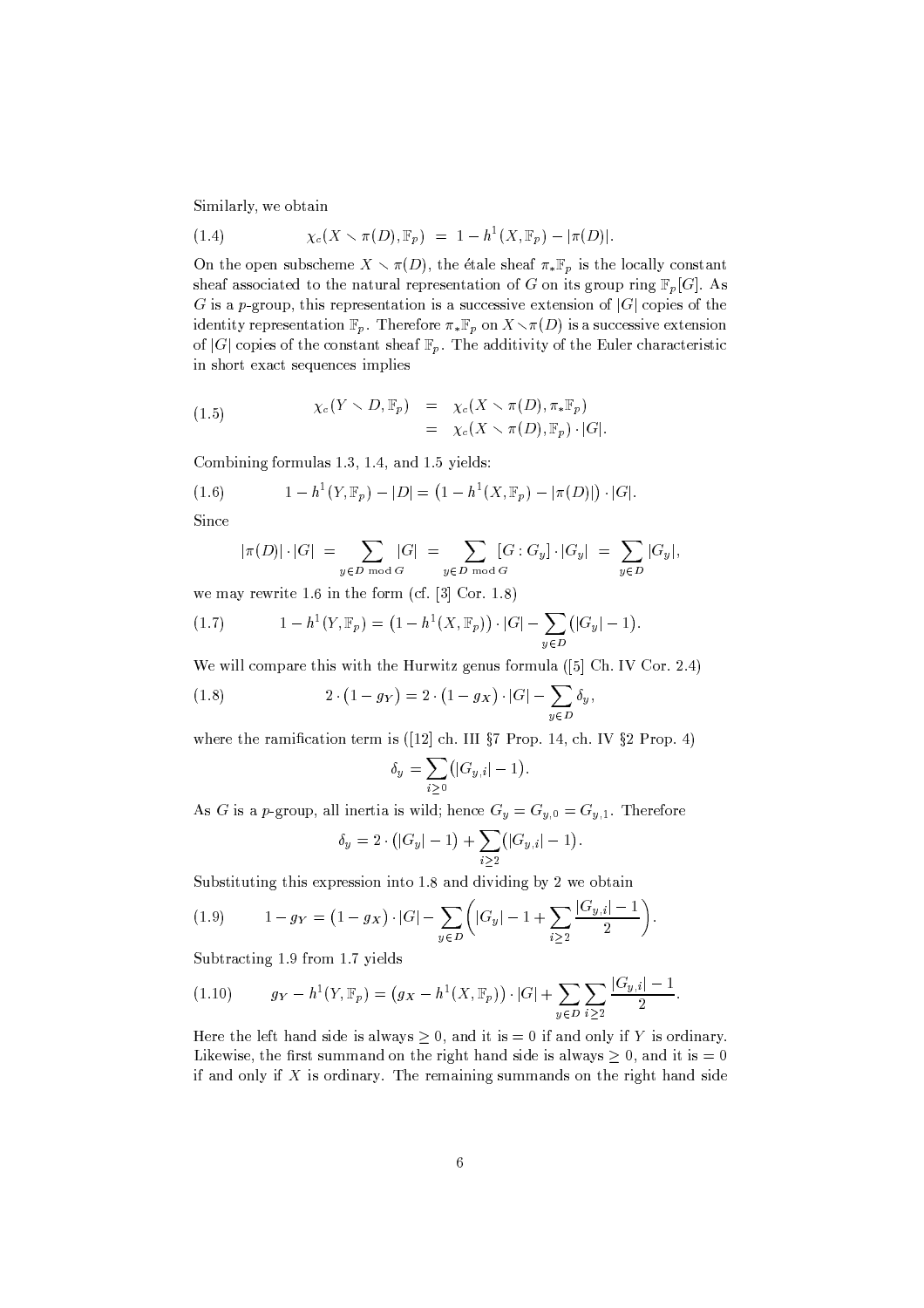are also  $\geq 0$ , and they vanish for all  $i \geq 2$  if and only if the ramification is of type 2. Thus the equality 1.10 implies the desired equivalence (a) $\Leftrightarrow$ (b).

It remains to prove the implication (a)  $\Rightarrow$  (b) for arbitrary G. Assume (a) that Y is ordinary. Then so is its Jacobian Jac<sub>Y</sub>. It is known that ordinariness for abelian varieties is an isogeny invariant (see [9] §15). Since, moreover, a direct product of abelian varieties is ordinary if and only if both factors are ordinary, any subquotient of an ordinary abelian variety is ordinary. In our case the pullback and pushforward maps induce an isogeny between  $Jac<sub>x</sub>$  and a subquotient of Jacy; hence Jacy is ordinary. Thus X is ordinary, proving the first part of (b). To prove the second part fix any closed point  $y \in Y$ . We must show that  $G_{y,2}$  vanishes. This assertion does not change if we replace  $X = Y/G$  by  $Y/G_{y,2}$  and G by  $G_{y,2}$ . After this replacement G is a p-group, so the equivalence already proved implies  $G_{y,2} = 1$ , as desired. This finishes the proof of Theorem 1.2. q.e.d.

#### $\overline{2}$ **Artin-Schreier theory**

This section contains a brief review of Artin-Schreier theory in étale cohomology and some preparatory remarks for use in the following sections.

Quasi-coherent sheaves on a scheme  $X$  are usually viewed as sheaves with respect to the Zariski topology. But they also induce sheaves in the étale topology by pullback (see [SGA4] exp. VII §4). It is a fundamental fact that the quasi-coherent cohomology of the former is canonically isomorphic to the étale cohomology of the latter ([loc. cit.] Prop. 4.3). Therefore we can use the two standpoints interchangeably and will not distinguish them in our notation.

Suppose now that X is a scheme over  $\mathbb{F}_p$ . Then the structure sheaf carries the natural Frobenius endomorphism  $\sigma: \mathcal{O}_X \to \mathcal{O}_X$ ,  $s \mapsto s^p$ . Consider a coherent sheaf of  $\mathcal{O}_X$ -modules  $\mathcal F$  on X. By a  $\sigma$ -linear endomorphism  $\tau: \mathcal F \to \mathcal F$  we mean a homomorphism of sheaves of abelian groups satisfying  $\tau(s \cdot f) = s^p \cdot \tau(f)$  for all local sections s of  $\mathcal{O}_X$  and f of F. For example, every ideal sheaf in  $\mathcal{O}_X$ carries a canonical such endomorphism, namely the restriction of  $\sigma$ . Whenever  $\tau$  is clear from the context, we call it the associated Frobenius endomorphism.

One natural way that such pairs  $(\mathcal{F}, \tau)$  arise is as follows (cf.  $[SGA4\frac{1}{2}]$ ), Fonctions L.., §3). Let F be a locally constant étale sheaf of  $\mathbb{F}_p$ -modules of finite type on X. Set  $\mathcal{F} := F \otimes \mathcal{O}_X$  and  $\tau := id \otimes \sigma$ . (All tensor products will be taken over  $\mathbb{F}_p$  unless otherwise specified.) Then  $\mathcal F$  is, actually, a locally free coherent sheaf, and the sequence

$$
0 \longrightarrow F \xrightarrow{\mathrm{id} \otimes 1} \mathcal{F} \xrightarrow{1-\tau} \mathcal{F} \longrightarrow 0
$$

is exact. Consider an open embedding  $j: X \hookrightarrow \overline{X}$  where  $\overline{X}$  is a noetherian scheme over  $\mathbb{F}_p$ . Let  $\mathcal{I} \subset \mathcal{O}_{\bar{X}}$  be an ideal sheaf whose zero locus is the complement  $\bar{X} \setminus X$ . The extension by zero on the étale side corresponds to the following construction on the  $\sigma$ -linear side. We give a formulation that is slightly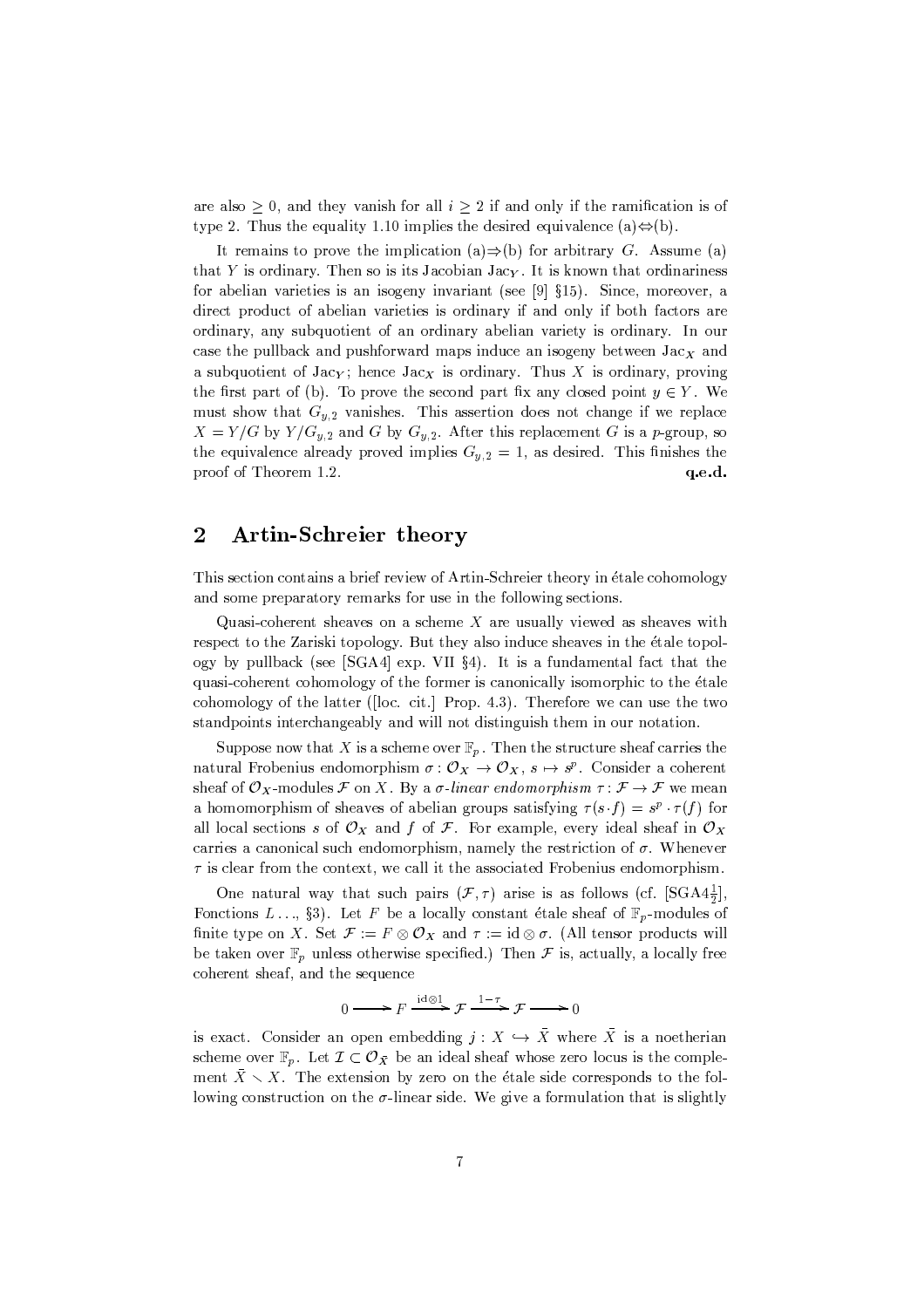stronger than in [SGA4 $\frac{1}{2}$ ], Fonctions L..., Lemme 3.3, but the proof remains almost literally the same:

- **Proposition 2.1** (a) There exists a coherent sheaf  $\bar{\mathcal{F}}$  on  $\bar{X}$  extending  $\mathcal{F}$ and a  $\sigma$ -linear endomorphism  $\bar{\tau}$ :  $\bar{\mathcal{F}} \to \bar{\mathcal{F}}$  extending  $\tau$  such that the induced endomorphism on  $\bar{\mathcal{F}}/\mathcal{I}\bar{\mathcal{F}}$  is nilpotent.
- (b) For any  $\bar{\mathcal{F}}$  and  $\bar{\tau}$  as in (a) the following sequence is exact:

$$
0 \longrightarrow j_!F \longrightarrow \bar{\mathcal{F}} \xrightarrow{1-\bar{\tau}} \bar{\mathcal{F}} \longrightarrow 0.
$$

For example, if F is the constant sheaf  $\mathbb{F}_p$ , we can take  $\bar{\mathcal{F}} := \mathcal{I}$  and obtain the exact sequence

$$
(2.2) \t\t 0 \longrightarrow j_! \mathbb{F}_p \longrightarrow \mathcal{I} \xrightarrow{1-\sigma} \mathcal{I} \longrightarrow 0
$$

Suppose now that  $\bar{X}$  is proper over an algebraically closed field k. Then the cohomology groups of the above  $\bar{\mathcal{F}}$  are finite dimensional over k. This fact, together with the long exact cohomology sequence associated to 2.1 (b), are the basic tools in studying étale cohomology with torsion coefficients in equal characteristic. The following elementary statements summarize what we need from [SGA7] exp. XXII §1.

Proposition 2.3 Let H be a finite dimensional vector space over an algebraically closed field k of characteristic  $p > 0$ , and  $\tau : H \to H$  a  $\sigma$ -linear endomorphism. Put

$$
H^{\tau} := \{ h \in H \mid \tau h = h \}.
$$

 $(a)$  The following sequence is exact:

$$
0 \longrightarrow H^{\tau} \longrightarrow H \xrightarrow{1-\tau} H \longrightarrow 0.
$$

(b)  $\dim_{\mathbb{F}_p} H^{\tau} \leq \dim_k H$ , with equality if and only if  $\tau$  is an isomorphism.

Applying this to the Frobenius endomorphism of  $H^i(\bar{X}, \bar{\mathcal{F}})$  induced by  $\bar{\tau}$  one deduces an isomorphism (cf. [SGA4 $\frac{1}{2}$ ], Fonctions  $L \ldots$ , 3.7)

(2.4) 
$$
H_c^i(X, F) \longrightarrow H^i(\bar{X}, \bar{\mathcal{F}})^{\tau}.
$$

It follows that  $h_c^i(X, F) \leq h^i(\bar{X}, \bar{\mathcal{F}})$ , with equality if and only if the Frobenius map on  $H^i(\bar{X}, \bar{\mathcal{F}})$  is an isomorphism. In any case  $h_c^i(X, F)$  vanishes whenever  $h^i(\bar{X}, \bar{\mathcal{F}})$  vanishes; this happens in particular for all *i* outside the interval [0, dim  $\bar{X}$ ].

We finish this section with a technical result in the curve case.

**Proposition 2.5** Let  $Z$  be an irreducible smooth projective curve over an algebraically closed field k of characteristic  $p > 0$ . Let  $\mathcal{I} \subset \mathcal{O}_Z$  be the ideal sheaf of an effective divisor  $E \subset Z$ . Then the following assertions are equivalent: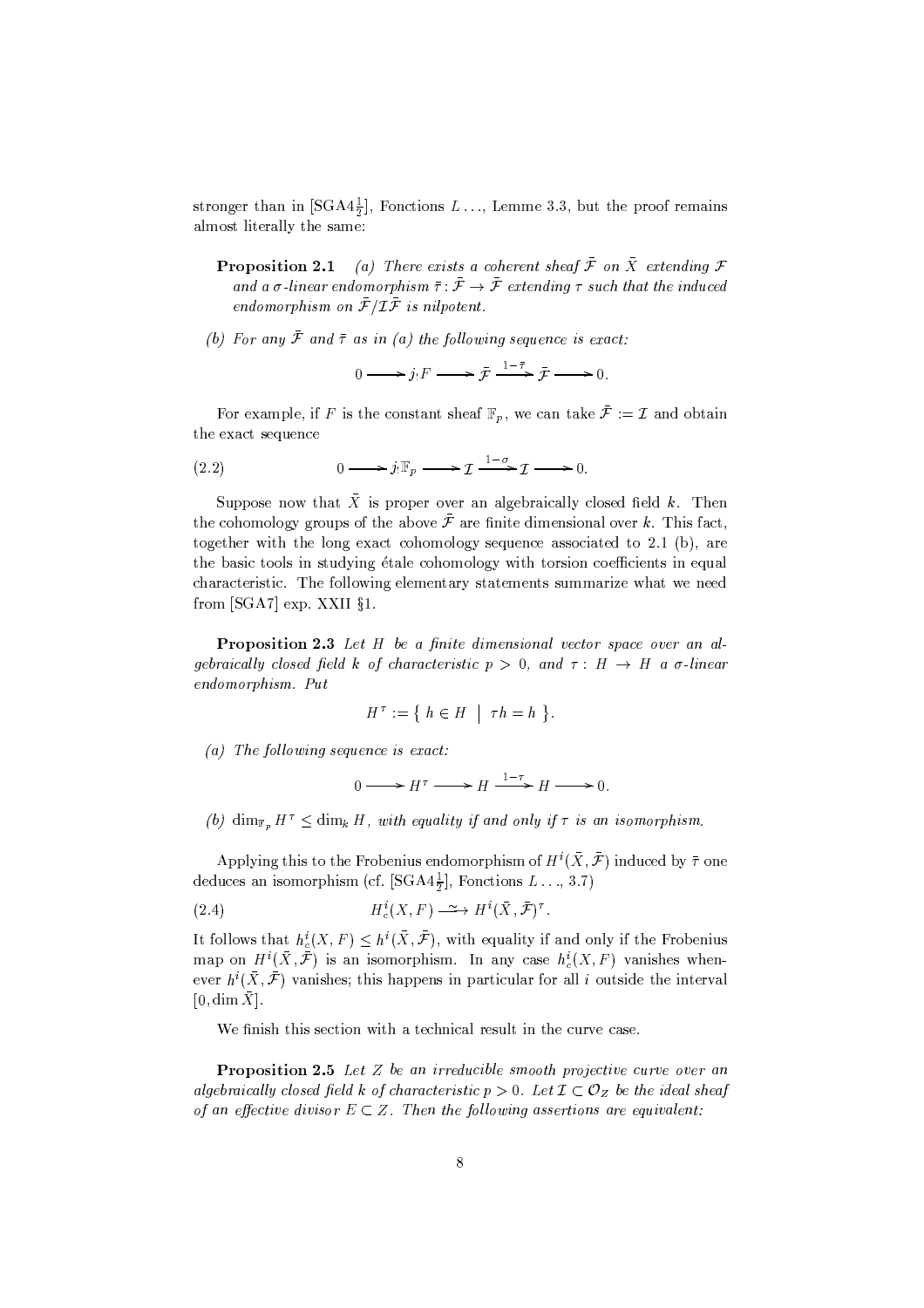- (a) The Frobenius map on  $H^1(Z, \mathcal{I})$  is an isomorphism.
- (b)  $Z$  is ordinary and  $E$  is reduced.

The short exact sequence  $0 \to \mathcal{I} \to \mathcal{O}_Z \to \mathcal{O}_E \to 0$  induces a long Proof. exact cohomology sequence

$$
H^0(Z, \mathcal{O}_Z) \longrightarrow H^0(Z, \mathcal{O}_E) \longrightarrow H^1(Z, \mathcal{I}) \longrightarrow H^1(Z, \mathcal{O}_Z) \longrightarrow 0.
$$

All these maps commute with the respective Frobenius endomorphisms. On the  $H^0$ -terms Frobenius is given by  $s \mapsto s^p$ . Since the leftmost term is k, Frobenius is an isomorphism there. It follows that Frobenius on  $H^1(Z, \mathcal{I})$  is an isomorphism if and only if it is an isomorphism on both  $H^0(Z, \mathcal{O}_E)$  and  $H^1(Z, \mathcal{O}_Z)$ . As  $H^0(Z, \mathcal{O}_E)$  is just the affine ring of E, Frobenius is an isomorphism there if and only if E is reduced. On the other hand Frobenius on  $H^1(Z, \mathcal{O}_Z)$  is an isomorphism if and only if  $h^1(Z, \mathbb{F}_p) = h^1(Z, \mathcal{O}_Z) = g_Z$ , that is, if Z is ordinary. This proves the desired equivalence.  $q.e.d.$ 

#### 3 **Local Freeness**

We return to the setup and the notations of Section 1. The aim of this section is to relate ordinariness of Y to a somewhat different local condition, by taking a closer look at the relevant coherent sheaves.

Let  $D \subset Y$  be a G-invariant effective divisor containing all ramification points of  $\pi$ . Let  $\mathcal{J} \subset \mathcal{O}_Y$  denote the associated ideal sheaf. We assume that D is reduced. Then the stalk  $\mathcal{J}_y$  of  $\mathcal J$  at any closed point  $y \in Y$  is either  $\mathcal{O}_{Y,y}$ or  $\mathfrak{m}_{Y,y}$ . The second case occurs whenever  $G_y \neq 1$ , but possibly also at some other points. Since D is G-invariant, the coherent sheaf  $\pi_*\mathcal{J}$  carries a natural (left) action of G. Thus we can view  $\pi_*\mathcal{J}$  as a sheaf of (left) modules over the "sheaf of group rings"  $\mathcal{O}_X[G] := \mathcal{O}_X \otimes \mathbb{F}_p[G]$ . The main result of this section is the following. (But see also the corresponding local result at the end of this section.)

**Theorem 3.1** If G is a p-group, the following assertions are equivalent:

 $(a)$  Y is ordinary.

(b) X is ordinary and the sheaf  $\pi_*\mathcal{J}$  is locally free of rank 1 over  $\mathcal{O}_X[G]$ .

Without assumption on G one still has the implication  $(a) \Rightarrow (b)$ .

The proof will extend over most of this section. First we note a technical lemma concerning passage to completion.

**Lemma 3.2** Consider a closed point  $x \in X$  and let  $\hat{ }$  denote completion with respect to  $\mathfrak{m}_{X,x}$ . The following assertions are equivalent:

(a)  $\pi_*\mathcal{J}$  is locally free of rank 1 over  $\mathcal{O}_X[G]$  in a neighborhood of x.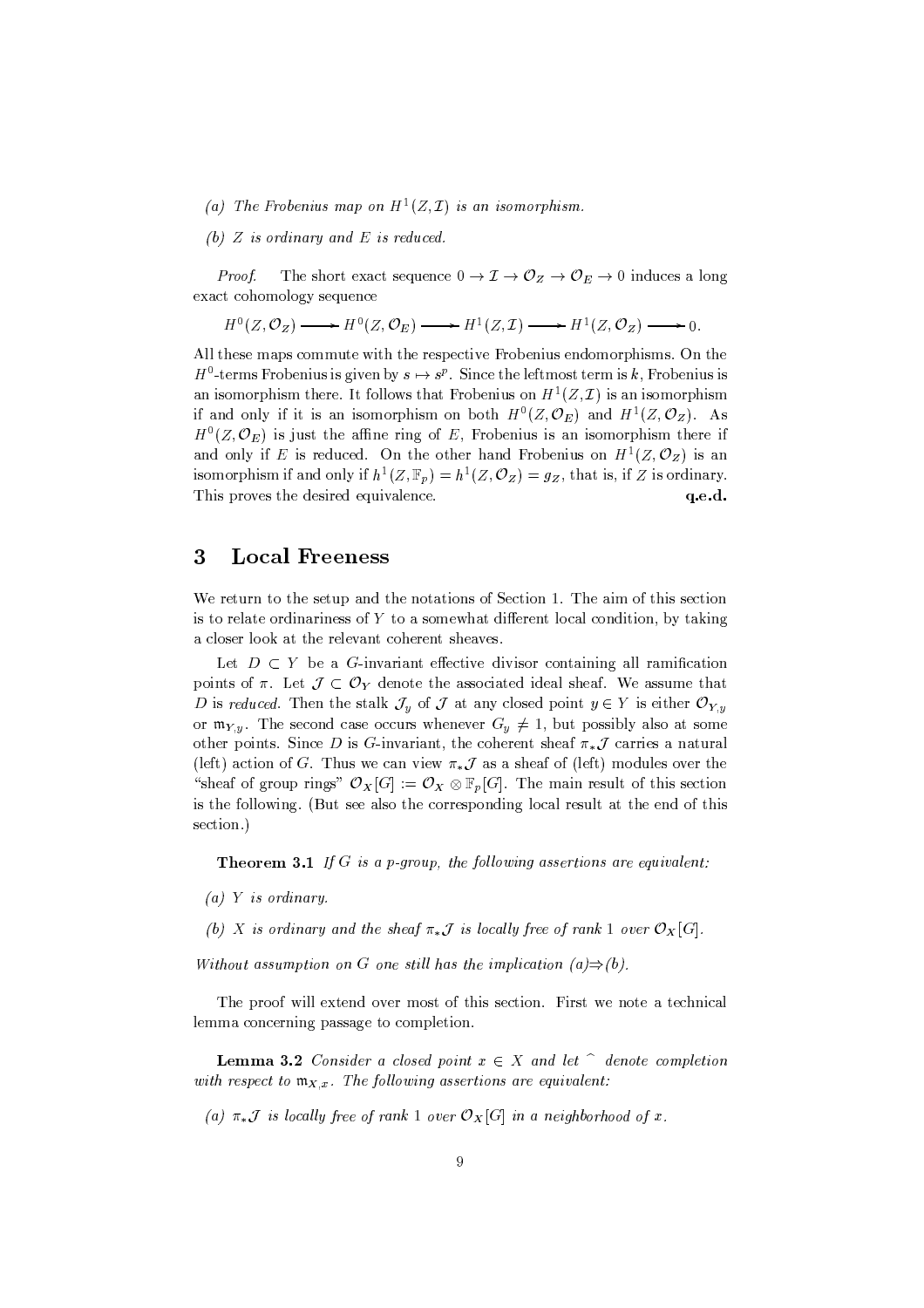(b)  $(\pi_* \mathcal{J})_x^{\hat{}}$  is free of rank 1 over  $\widehat{O}_{X,x}[G].$ 

Its proof, by standard arguments of commutative algebra, is left to the reader. For any closed point  $x \in X$  which is unramified in Y we have

$$
(\pi_* \mathcal{J})_x^{\widehat{}} = \bigoplus_{y \in \pi^{-1}(x)} \mathcal{J}_y^{\widehat{}}.
$$

This is clearly free of rank 1 over  $\widehat{{\mathcal O}}_{X,x}[G].$  Thus Lemma 3.2 shows that  $\pi_*{\mathcal J}$  is locally free of rank 1 over  $\mathcal{O}_X[G]$  outside the ramification locus. In particular, this holds outside  $\pi(D)$ .

We now assume that  $G$  is a p-group and begin with some technical preparations. Consider the group ring  $A := \mathbb{F}_p[G]$  as a right module over itself. The assumption on G implies that A is a successive extension of  $n := |G|$  copies of the trivial 1-dimensional representation. In other words, there exists a flag

$$
0 = A_0 \subset A_1 \subset \ldots \subset A_{n-1} \subset A_n = A
$$

of right A-submodules with  $\dim_{\mathbb{F}_p} A_i = i$  for all i. We fix such a flag.

Let  $I_G$  denote the augmentation ideal of A. Since G acts trivially on the 1-dimensional subquotient  $gr_i A := A_i/A_{i-1}$ , we have  $A_i \cdot I_G \subset A_{i-1}$ , for every  $1 \leq i \leq n$ . In particular, we have  $I_G = A_n \cdot I_G \subset A_{n-1}$ , which for dimension reasons implies  $I_G = A_{n-1}$ . Similarly, we have  $A_1 \cdot I_G \subset A_0 = 0$ , so  $A_1$  is contained in the subspace of right  $G$ -invariants in  $A$ . This subspace is generated by  $N_G := \sum_{q \in G} g$ , so again for dimension reasons we must have  $A_1 = \mathbb{F}_p \cdot N_G$ .

**Lemma 3.3** There exist  $\mathbb{F}_p$  bases  $\{a_1, \ldots, a_n\}$  and  $\{a'_1, \ldots, a'_n\}$  of A such that, for all  $1 \leq i \leq n$ , left multiplication by  $a_i$ , resp.  $a'_i$ , induce isomorphisms

$$
\operatorname{gr}_n A \xrightarrow{\begin{bmatrix} a_i \\ \sim \end{bmatrix}} \operatorname{gr}_i A \xrightarrow{\begin{bmatrix} a'_i \\ \sim \end{bmatrix}} \operatorname{gr}_1 A = A_1.
$$

Proof. Choosing any  $a_i \in A_i \setminus A_{i-1}$ , we clearly obtain an  $\mathbb{F}_p$ -basis of A. Moreover, we have  $a_i \cdot A_n \subset A_i$  since the latter is a right A-submodule, and  $a_i \cdot A_{n-1} = a_i \cdot I_G \subset A_i \cdot I_G \subset A_{i-1}$ , as seen above. Thus the map on the left hand side is well-defined. As  $a_i \notin A_{i-1}$ , this map is non-zero. It is therefore an isomorphism, as desired.

For the right hand side we will dualize this argument. Consider the antiautomorphism

$$
(\ )^{*}\colon A\longrightarrow A,\ \sum\alpha_{g}g\mapsto\sum\alpha_{g}g^{-1}
$$

and the linear form

$$
\ell\colon A\longrightarrow \mathbb{F}_p,\ \sum \alpha_g g\mapsto \alpha_1.
$$

The pairing

$$
A \times A \longrightarrow A, \ (a, a') \mapsto \ell(a^* \cdot a')
$$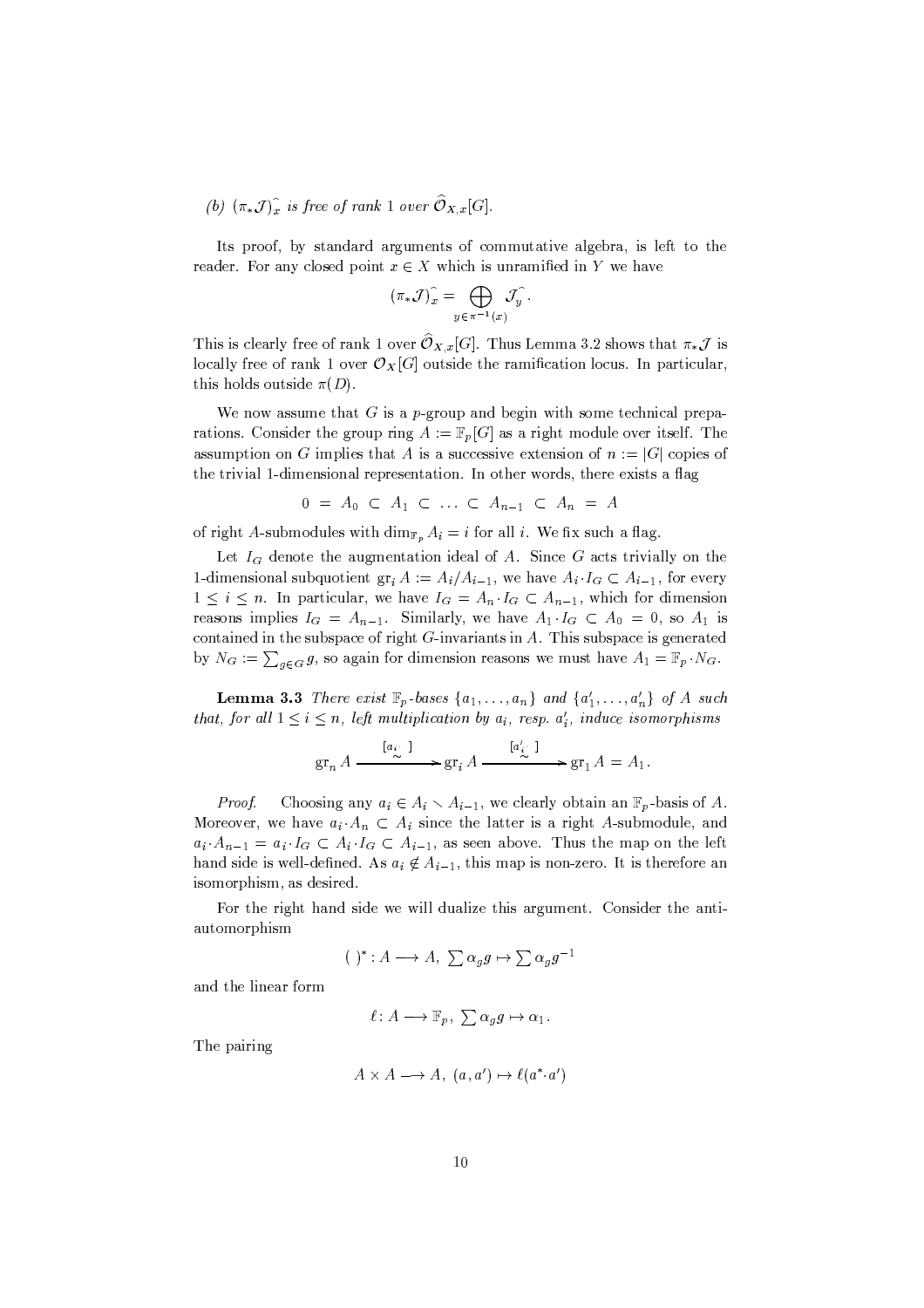comes out explicitly as

$$
\left(\sum \alpha_g g\,,\,\sum \alpha'_g g\right)\,\mapsto\,\sum \alpha_g \alpha'_g,
$$

so it is the standard G-invariant non-degenerate symmetric  $\mathbb{F}_p$ -bilinear pairing on A. The orthogonal complements  $A_i^{\perp}$  thus form another flag of right Asubmodules, with  $\dim_{\mathbb{F}_p} A_i^{\perp} = n - i$ . Choose any  $\tilde{a}_i \in A_{i-1}^{\perp} \setminus A_i^{\perp}$ . Then we have  $\ell(\tilde{a}_i^* \cdot A_{i-1}) = 0$ . As  $A_{i-1}$  and hence  $\tilde{a}_i^* \cdot A_{i-1}$  is right invariant under G, from the definition of  $\ell$  we see at once that  $\tilde{a}_i^* A_{i-1} = 0$ . On the other hand  $\tilde{a}_i \notin A_i^{\perp}$  implies  $\tilde{a}_i^* \cdot A_i \neq 0$ . But  $(\tilde{a}_i^* \cdot A_i) \cdot I_G = \tilde{a}_i^* \cdot (A_i \cdot I_G) \subset \tilde{a}_i^* \cdot A_{i-1} = 0$ , so  $\tilde{a}_i^* A_i$  is contained in the subspace of right G-invariants  $A_1$ . Setting  $a_i' := \tilde{a}_i^*$ , it follows that the map on the right hand side is well-defined and non-zero. It is therefore an isomorphism, as desired.  $q.e.d.$ 

We now use the above setup to decompose  $\mathcal{F} := \pi_* \mathcal{J}$  as a sheaf of  $\mathcal{O}_X$ . modules. For every  $0 \leq i \leq n$  let  $\mathcal{F}_i \subset \mathcal{F}$  denote the saturation of the subsheaf  $A_i \cdot \mathcal{F}$ , that is, the unique coherent subsheaf of  $\mathcal{O}_X$ -modules such that  $\mathcal{F}_i =$  $A_i \mathcal{F}$  generically and  $\mathcal{F}/\mathcal{F}_i$  is torsion free. Wherever  $\mathcal F$  is locally isomorphic to  $\mathcal{O}_X \otimes A$ , we have  $A_i \cdot \mathcal{F} \cong \mathcal{O}_X \otimes A_i$  and hence  $A_i \cdot \mathcal{F} = \mathcal{F}_i$ . In particular, we have rank $o_x$   $\mathcal{F}_i = i$ , and  $gr_i \mathcal{F} := \mathcal{F}_i / \mathcal{F}_{i-1}$  is an invertible sheaf for every  $1 \leq i \leq n$ . From Lemma 3.3 we deduce homomorphisms

(3.4) 
$$
\operatorname{gr}_n \mathcal{F} \xrightarrow{\left[a_i\right]} \operatorname{gr}_i \mathcal{F} \xrightarrow{\left[a'_i\right]} \operatorname{gr}_1 \mathcal{F} = \mathcal{F}_1.
$$

Wherever F is locally free with respect to  $\mathcal{O}_X \otimes A$ , these maps are isomorphisms. In particular, they are isomorphisms outside  $\pi(D)$ , and they are monomorphisms everywhere.

Next observe that  $A_1 = \mathbb{F}_p \cdot N_G$  coincides with the space of left G-invariants in A. In particular  $I_G \cdot A_1 = 0$ . This implies  $I_G \cdot \mathcal{F}_1 = 0$ ; hence  $\mathcal{F}_1$  is contained in the subsheaf of G-invariants  $\mathcal{F}^G$ . Now  $\mathcal{F}^G = \mathcal{O}_X \cap \pi_*\mathcal{J}$  is the ideal sheaf of the reduced divisor  $\pi(D)^{\text{red}}$ . Let us denote it by *I*. Since both of  $\mathcal{F}_1 \subset \mathcal{I}$ have rank 1 over  $\mathcal{O}_X$ , and  $\mathcal{F}_1$  is saturated in  $\mathcal{F}_1$ , we deduce  $\mathcal{F}_1 = \mathcal{I}$ . Using the right hand side of 3.4 we may now identify each  $gr_i \mathcal{F}$  with some non-zero ideal sheaf contained in Z. Let  $E_i \subset X$  denote the associated effective divisor. As the homomorphisms 3.4 are isomorphisms outside  $\pi(D)$ , and  $E_i$  contains  $\pi(D)^{\text{red}}$ , we have  $E_i^{\text{red}} = \pi(D)^{\text{red}}$ . We will be concerned with the respective multiplicities.

**Lemma 3.5** The following assertions are equivalent:

- (a) For every  $1 \leq i \leq n$  the divisor  $E_i$  is reduced.
- (b) For every  $1 \leq i \leq n$  the sheaf  $gr_i \mathcal{F}$  is isomorphic to  $\mathcal{I}$ .
- (c) For every  $1 \leq i \leq n$  the homomorphism on the left hand side of 3.4 is an isom orphism.
- (d) F is locally free of rank 1 over  $\mathcal{O}_X[G]$ .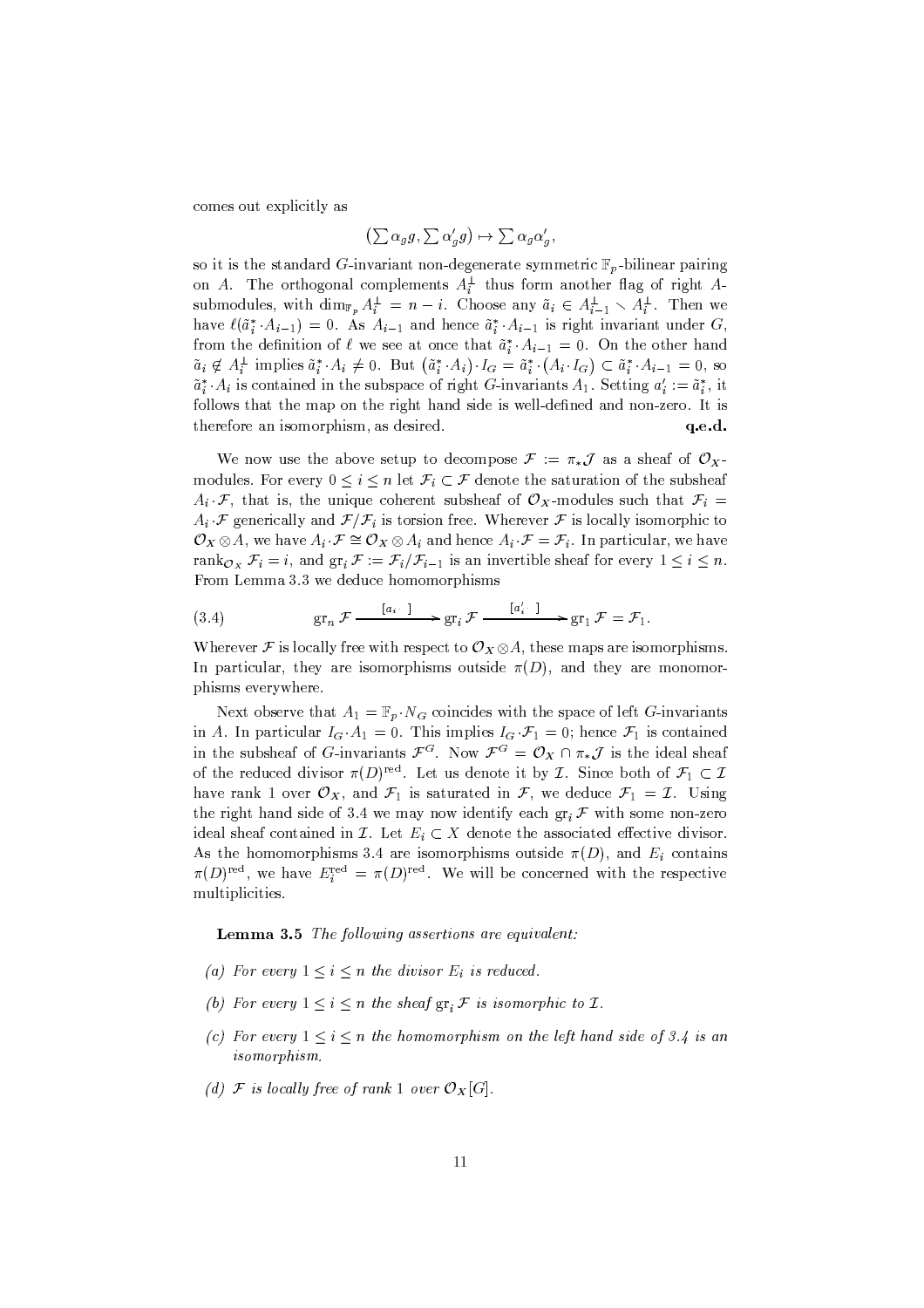The equivalence (a) $\Leftrightarrow$ (b) follows from the equality  $E_i^{\text{red}} = \pi(D)^{\text{red}}$ . Proof. The implication (b) $\Rightarrow$ (c) results from the fact that any non-zero endomorphism of an invertible sheaf is an isomorphism. For  $(c) \Rightarrow (d)$  let s be any local section of F whose image generates  $gr_n \mathcal{F}$ . If (c) holds, the image of  $a_i \cdot s$  generates  $gr_i \mathcal{F}$ ; hence all sections  $a_i \cdot s$  together form a local basis of  $\mathcal F$  over  $\mathcal O_X$ . As the  $a_i$  form a basis of A over  $\mathbb{F}_p$ , the map  $\mathcal{O}_X \otimes A \longrightarrow \mathcal{F}$ ,  $f \otimes a \mapsto f \cdot a \cdot s$  is then a local isomorphism, proving (d). The remaining implication (d)  $\Rightarrow$  (b) follows from the fact that the homomorphisms in 3.4 are isomorphisms wherever  $\mathcal F$  is locally free over  $\mathcal{O}_X[G]$ . q.e.d.

Since  $\mathcal J$  is an ideal sheaf in  $\mathcal O_Y$ , it carries a natural Frobenius endomorphism. This induces a Frobenius endomorphism on  $\pi_*\mathcal{J}$ . This, in turn, obviously commutes with the G-action and is therefore compatible with all the constructions above. In particular, it induces endomorphisms of all  $\mathcal{F}_i$  and  $gr_i \mathcal{F}$ , which commute with the homomorphisms in 3.4. Moreover, on  $\mathcal{F}_1 = \mathcal{I}$  it coincides with the natural Frobenius endomorphism from being an ideal sheaf in  $\mathcal{O}_X$ . The same follows for every  $\operatorname{gr}_i \mathcal F$  when viewed as an ideal sheaf of  $\mathcal O_X$ .

After all these preparations, we can now prove the desired equivalence in 3.1. We have already seen that  $\pi_*\mathcal{J}$  is locally free of rank 1 over  $\mathcal{O}_X[G]$  outside the ramification locus of  $\pi$ . Thus the condition 3.1 (b) does not change when D is enlarged by throwing in some unramified points. Therefore we may, and do, assume without loss of generality that  $D$  is non-empty.

We first apply Proposition 2.5 to  $(Z, E) = (Y, D)$ . By assumption D is reduced, so it follows that  $Y$  is ordinary if and only if the Frobenius map on  $H^1(Y, \mathcal{J})$  is an isomorphism. Since  $H^1(Y, \mathcal{J}) = H^1(X, \pi_*\mathcal{J})$ , we can study this condition over  $X$ . As  $D$  is non-empty, so is each  $E_i$ , and this implies  $H^0(X, \text{gr}_i \mathcal{F}) = 0$ . Thus  $\text{gr}_i \mathcal{F}$  can have non-zero cohomology only in degree 1. The usual long exact cohomology sequences show that  $H^1(X, \pi_*\mathcal{J})$  is a successive extension of  $H^1(X, \text{gr}_i \mathcal{F})$  for all  $1 \leq i \leq n$ . All this is compatible with Frobenius; hence Frobenius is an isomorphism on  $H^1(X, \pi_* \mathcal{J})$  if and only if it is an isomorphism on every  $H^1(X, \text{gr}_i \mathcal{F})$ . Applying Proposition 2.5 to  $(Z, E) = (X, E_i)$  we find that this is equivalent to saying that X is ordinary and every  $E_i$  reduced. By Lemma 3.5 this, in turn, is equivalent to condition 3.1 (b). This shows the desired equivalence (a) $\Leftrightarrow$ (b).

It remains to prove the implication 3.1 (a)  $\Rightarrow$  (b) for arbitrary G. Assume (a) that Y is ordinary. At the end of Section 1 we already proved that X is ordinary. To show the local freeness we consider stalks at any fixed closed point  $x \in X$ .

We first suppose that  $x$  is totally ramified in  $Y$ . Then  $G$  coincides with the inertia group above  $x$ , and the wild inertia group  $G_1$  is the unique p-Sylow subgroup of G. Thus  $\pi$  factors through the two Galois coverings  $Y \longrightarrow Z :=$  $Y/G_1 \longrightarrow X$ . Let  $y \in Y$  and  $z \in Z$  denote the unique points above x. The upper covering has p-power order, so by the earlier case of the theorem  $\mathcal{J}_y$  is free of rank 1 over  $\mathcal{O}_{Z, z}[G_1]$ . Clearly this algebra is local, and  $\mathfrak{m}_{Y, y} \cdot \mathcal{J}_y$  is a maximal submodule of  $\mathcal{J}_y$ . It is therefore the unique maximal submodule and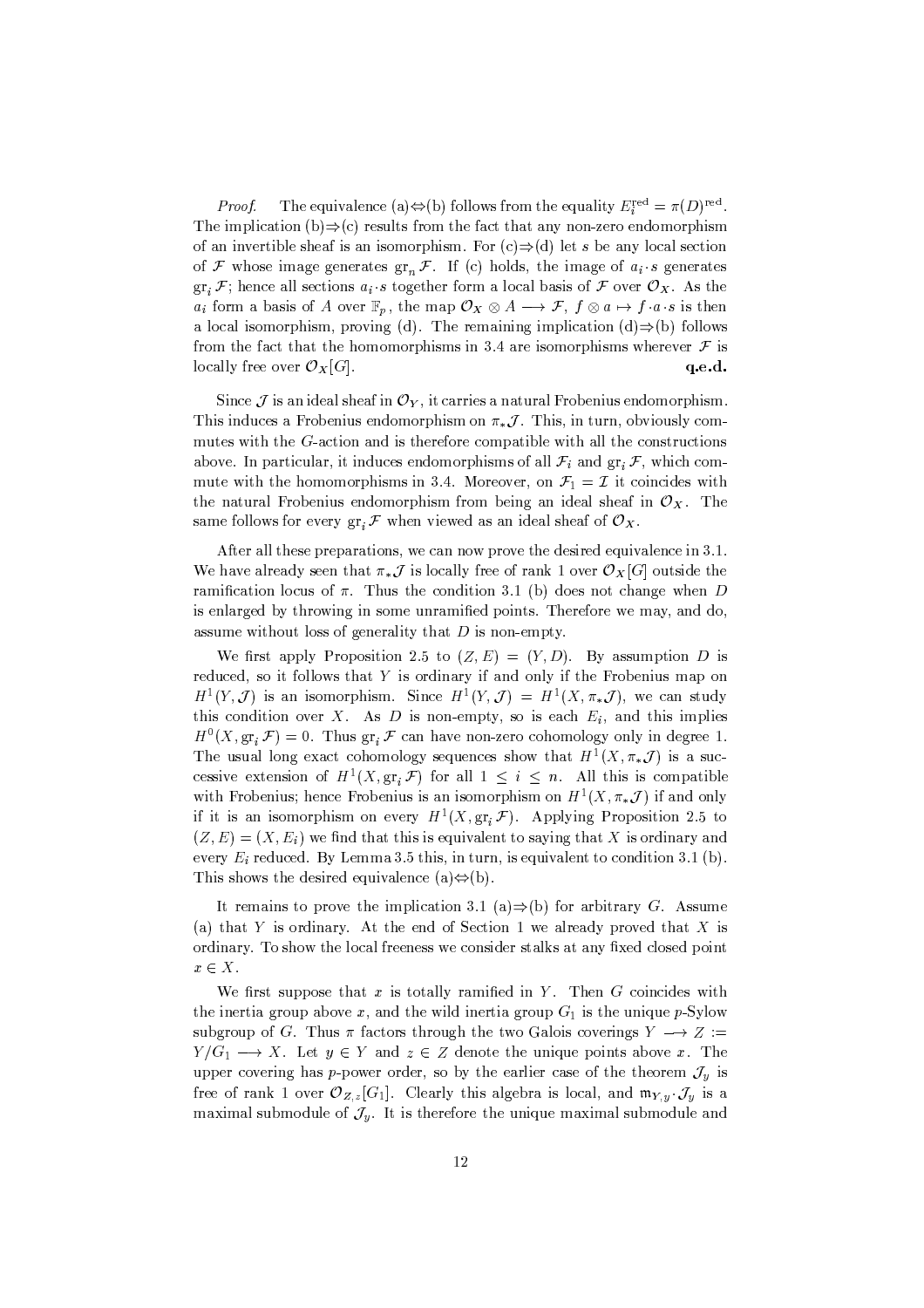any element  $v \in \mathcal{J}_y \setminus \mathfrak{m}_{Y,y} \cdot \mathcal{J}_y$  is a generator. The lower covering is totally and tamely ramified at  $x$ , so its Galois group is cyclic of order prime to  $p$ . Choose a complement H of  $G_1$ , so that  $G = G_1 \rtimes H$  and  $H \xrightarrow{\sim} G/G_1$ . Since H acts semisimply on  $\mathcal{J}_u$ , we can choose the above generator v in an eigenspace for H. Then for some abelian character  $\chi$  we have  ${}^h v = \chi(h) \cdot v$  for all  $h \in H$ . Similarly, the stalk  $\mathcal{O}_{Z,z}$  decomposes under H into torsion free  $\mathcal{O}_{X,x}$ -modules of rank 1, indexed by the abelian characters of H. Therefore  ${\mathcal O}_{Z,z}$  is free of rank 1 over  $\mathcal{O}_{X,x}[H]$ . Choose any generator w. We claim that  $w \cdot v$  is a basis of  $\mathcal{J}_y$  over  $\mathcal{O}_{X,x}[G]$ . In fact, for all  $g_1 \in G_1$  and  $h \in H$  we have

$$
^{g_1h}(w\cdot v)= {}^{g_1}(^hw\cdot \chi(h)\cdot v)={}^hw\cdot \chi(h)\cdot {}^{g_1}v,
$$

where we have used the fact that  $G_1$  acts trivially on  $\mathcal{O}_{Z,z}$ . Now, as  $g_1$  varies, the elements  $g_1 v$  form a basis of  $\mathcal{J}_y$  over  $\mathcal{O}_{Z,z}$ . As h varies, the elements  $h w$ form a basis of  $\mathcal{O}_{Z,z}$  over  $\mathcal{O}_{X,x}$ . The factor  $\chi(h)$  being a unit in  $\mathcal{O}_{X,x}$ , it follows that the elements  ${}^{g_1h}(w \cdot v)$  form a basis of  $\mathcal{J}_y$  over  $\mathcal{O}_{X,x}$ . This proves the claim and hence the remaining implication at  $x$  in the totally ramified case.

In the general case choose any point  $y \in Y$  above x. Applying the preceding case to the covering  $Y \longrightarrow Y/G_y$  and passing to completions we find that  $\widehat{J}_y$  is free of rank 1 over  $\widehat{{\mathcal O}}_{X,x}[G_y]$ . Now  $(\pi_*{\mathcal J})_x^\widehat{\,}$  as a representation of  $G$  over  $\widehat{{\mathcal O}}_{X,x}$ is induced from the representation  $\hat{J}_y$  of  $G_y$ . It is therefore free of rank 1 over  $\widehat{{\mathcal O}}_{X,x}[G].$  By Lemma 3.2 this implies that  $\pi_*{\mathcal J}$  is locally free of rank 1 over  $\mathcal{O}_X[G]$  near x, as desired. This finishes the proof of Theorem 3.1. q.e.d.

We finish this section with the following local corollary. Given Theorem 1.2, one could deduce Theorem 3.1 essentially from that local result, which must surely possess an entirely local proof. But we proceed in the opposite direction and deduce it from our global results. We feel justified in this because, among the results of Sections 1 and 3, only Theorem 3.1 is really needed to prove Theorem 0.2. Besides, our direct proof for 3.1 is very much in the spirit of the remaining sections.

**Corollary 3.6** Consider any closed point  $x \in X$ . If  $\pi$  is totally wildly ramified at  $x$ , the following assertions are equivalent:

- (a) The ramification of  $\pi$  above x is of type 2.
- (b) The stalk  $(\pi_* \mathcal{J})_x$  is locally free of rank 1 over  $\mathcal{O}_{X,x}[G]$ .

Without assumption one still has the implication  $(a) \Rightarrow (b)$ .

Assume first that  $\pi$  is totally wildly ramified at x. By Lemma 3.2 Proof. we may pass to the respective completions. Let  $L/K$  denote the resulting extension of local fields, and choose any identification  $K = k((T^{-1}))$ . By a theorem of Katz ([7] Thm. 1.4.1) the extension  $L/K$  is the completion at  $T = \infty$  of some Galois extension of  $k(T)$  with the same Galois group  $G = Gal(L/K)$  and which is unramified outside  $T = \infty$ . Let  $\pi' : Y' \to X' := \mathbb{P}^1_k$  denote the associated Galois covering of the projective line. Using Lemma 3.2 again it suffices to prove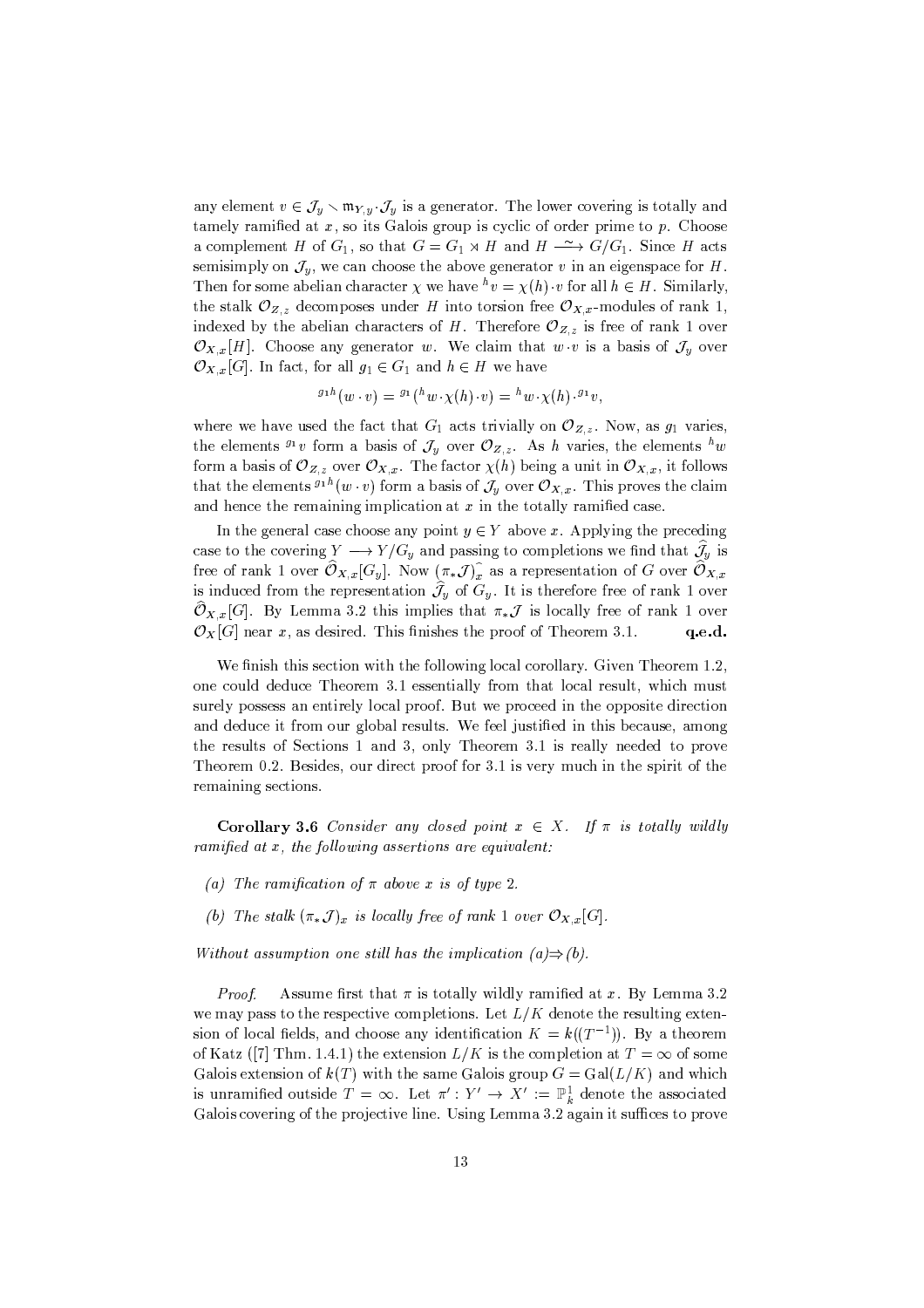the equivalence for this new global covering instead of the old one. Thus after replacing  $Y \to X$  by  $Y' \to X'$  we may assume that  $X = \mathbb{P}^1_k$  and  $\pi$  is unramified outside  $x = \infty$ .

As seen earlier the local freeness condition in Theorem 3.1 is then automatically satisfied outside  $\infty$ . Note also that the total wild ramification implies that G is a p-group. Since X is ordinary, Theorems 1.2 and 3.1 thus imply that each of (a) and (b) is equivalent to  $Y$  being ordinary. Thus they are equivalent to each other, as desired. (Curiously, the formula 1.7 implies that the  $p$ -rank of Y is always zero in this situation; hence  $Y$  is ordinary if and only if it is rational.)

The implication (a) $\Rightarrow$ (b) in the general case follows from the totally wildly ramified case in exactly the same way as in the proof of Theorem  $3.1.$  q.e.d.

#### Reduction to coherent cohomology  $\overline{4}$

Keeping the previous notations, we now consider the commutative diagram

$$
V := Y \setminus D \xrightarrow{\tilde{j}} Y
$$
  
\n
$$
\downarrow \qquad \qquad \downarrow \qquad \qquad \downarrow \qquad \qquad \downarrow \qquad \downarrow
$$
  
\n
$$
U := X \setminus \pi(D) \xrightarrow{\tilde{j}} X.
$$

Let F be a locally constant étale sheaf of  $\mathbb{F}_p$ -modules on U which becomes constant over V. Since V is connected, this constant value is  $M := H^0(V, \varpi^* F)$ and it carries a natural representation of  $G$ . The given isomorphism between  $\varpi^* F$  and the constant sheaf M induces an isomorphism  $\varpi_* \varpi^* F \cong M \otimes \varpi_* \mathbb{F}_n$ , which is compatible with the natural action of  $G$  on all terms. Taking  $G$ invariants, we deduce

$$
F \cong (\varpi_*\varpi^*F)^G \cong (M \otimes \varpi_*\mathbb{F}_p)^G
$$

Conversely, we can begin with any (left)  $\mathbb{F}_p[G]$ -module M. Then

$$
(4.1) \tF_M := (M \otimes \varpi_* \mathbb{F}_p)^G
$$

is a locally constant étale  $\mathbb{F}_p$ -sheaf on U which becomes constant over V and whose associated representation is M. Clearly the functor  $M \mapsto F_M$  is exact.

Recall that  $\mathcal{J} \subset \mathcal{O}_Y$  denotes the ideal sheaf of D. It therefore carries a canonical Frobenius endomorphism giving rise to a short exact sequence (cf. 2.2)

$$
0 \longrightarrow \tilde{j}_! \mathbb{F}_p \longrightarrow \mathcal{J} \xrightarrow{1-\sigma} \mathcal{J} \longrightarrow 0.
$$

If  $\tau$  denotes the induced Frobenius endomorphism of  $\pi_* \mathcal{J}$ , we deduce a short exact sequence

$$
0 \longrightarrow j_{!}\varpi_{*}\mathbb{F}_{p} \longrightarrow \pi_{*}\mathcal{J} \longrightarrow \pi_{*}\mathcal{J} \longrightarrow 0.
$$

For every finite  $\mathbb{F}_p[G]$ -module M we consider the coherent sheaf

$$
(4.2) \t\t \bar{\mathcal{F}}_M := (M \otimes \pi_* \mathcal{J})^G.
$$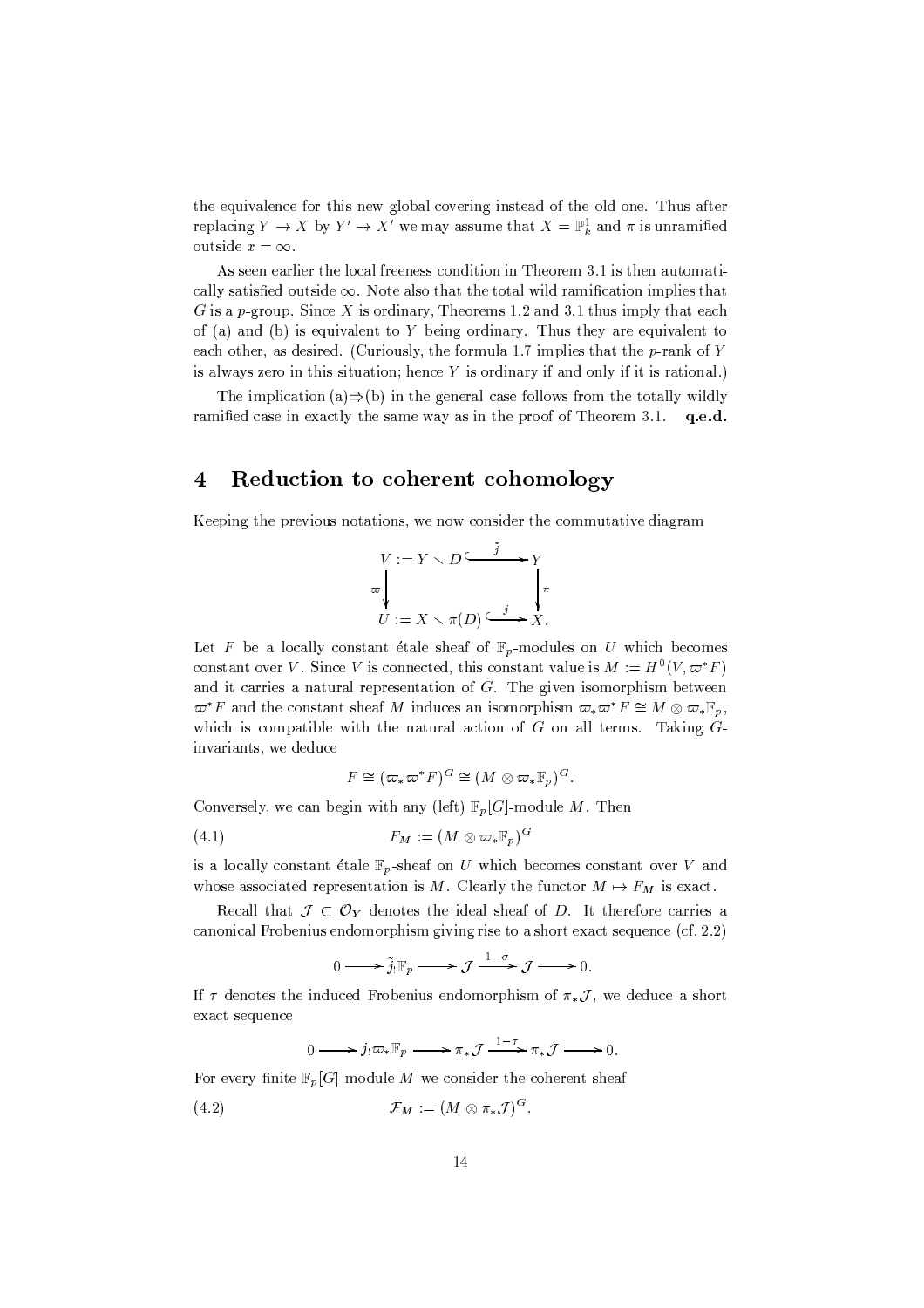From Corollary 3.6 we immediately deduce:

**Proposition 4.3** If the ramification of  $\pi$  is everywhere of type 2, the functor  $M \mapsto \bar{\mathcal{F}}_M$  is exact.

Next, the sheaf  $\bar{\mathcal{F}}_M$  inherits a Frobenius endomorphism from  $\pi_* \mathcal{J}$ , denoted again by  $\tau$ .

Lemma 4.4 There is a natural short exact sequence

$$
0 \longrightarrow j_! F_M \longrightarrow \bar{\mathcal{F}}_M \xrightarrow{1-\tau} \bar{\mathcal{F}}_M \longrightarrow 0.
$$

Since  $\varpi$  is étale, we have  $\varpi_* \mathbb{F}_p \otimes \mathcal{O}_U \longrightarrow \varpi_* \mathcal{O}_V$ . Therefore Proof.

$$
j^*\bar{\mathcal{F}}_M=(M\otimes \varpi_*\mathcal{O}_V)^G\cong (M\otimes \varpi_*\mathbb{F}_p\otimes \mathcal{O}_U)^G=F_M\otimes \mathcal{O}_U
$$

In other words, the restriction of  $\bar{\mathcal{F}}_M$  to U is the coherent sheaf corresponding to the locally constant étale sheaf  $F_M$  by Artin-Schreier theory. Let  $\mathcal{I} \subset \mathcal{O}_X$ denote the ideal sheaf of  $\pi(D)^{\text{red}}$ . We will show that  $\bar{\mathcal{F}}_M$  together with its Frobenius endomorphism satisfies the condition 2.1 (a). Since  $\sigma(\mathcal{J}) \subset \mathcal{J}^p$ , there exists an integer  $m > 0$  such that  $\tau^m(\pi_* \mathcal{J}) \subset \mathcal{I}(\pi_* \mathcal{J})$ . This implies  $\sim$ 

$$
\tau^m(\mathcal{F}_M) = \tau^m(M \otimes \pi_* \mathcal{J})^G \subset (M \otimes \tau^m(\pi_* \mathcal{J}))^G \subset (M \otimes \mathcal{I} \cdot (\pi_* \mathcal{J}))^G = \mathcal{I} \cdot \mathcal{F}_M.
$$
  
The desired assertion now follows from Proposition 2.1 (b).  
**q.e.d.**

We can now compare certain étale and coherent Euler characteristics.

**Proposition 4.5** For every M we have  $\chi(X, j_!F_M) \geq \chi(X, \bar{\mathcal{F}}_M)$ , with equality if Y is ordinary.

By Lemma 4.4, Proposition 2.3, and the isomorphy 2.4 for every Proof. *i* we have  $h^i(X, j_!F_M) \leq h^i(X, \bar{\mathcal{F}}_M)$ , with equality if and only if  $\tau$  induces an isomorphism on  $H^i(X, \bar{\mathcal{F}}_M)$ . In degree 0 we have

$$
H^{0}(X,\bar{\mathcal{F}}_{M})=H^{0}(X, M\otimes \pi_{*}\mathcal{J})^{G}=\left(M\otimes H^{0}(Y, \mathcal{J})\right)^{G}.
$$

Note that  $H^0(Y, \mathcal{J}) = k$  or 0, depending on whether  $D = \emptyset$  or not. Accordingly, we deduce that

$$
H^{0}(X, \bar{\mathcal{F}}_{M}) = (M \otimes k)^{G} = M^{G} \otimes k, \text{ resp. } = 0.
$$

In both cases  $\tau$  is an isomorphism on this group. The only other possibly non-zero cohomology group occurs in degree 1. Thus the inequality of Euler characteristics follows from the inequality of  $h^1$ s, and it remains to show that  $\tau$ induces an isomorphism on  $H^1(X,\bar{\mathcal{F}}_M)$  if Y is ordinary.

In this case, Theorem 3.1 implies that the functor  $M \mapsto \bar{\mathcal{F}}_M$  is exact. Let us assume for simplicity that  $D$  is non-empty. (It is easy to extend the proof to the general case.) Then  $H^1(X,\bar{\mathcal{F}}_M)$  is a successive extension of  $H^1(X,\bar{\mathcal{F}}_N)$  where N runs through the simple subquotients of  $M$  in any chosen Jordan-Hölder series. Thus  $\tau$  is an isomorphism on  $H^1(X, \bar{\mathcal{F}}_M)$  if and only if the same holds for every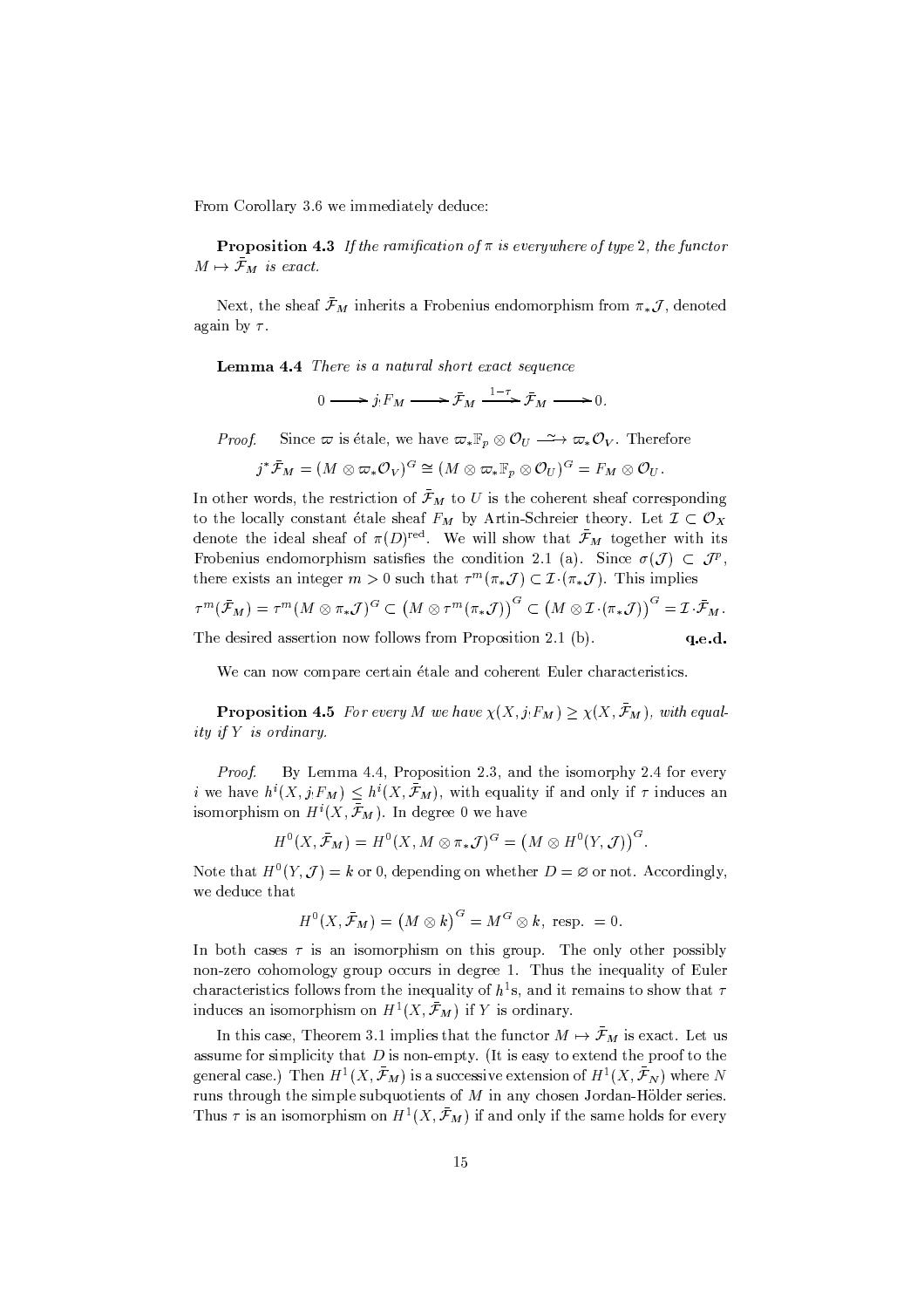simple subquotient of  $M$ . As every irreducible representation is a subquotient of the regular representation, it suffices to consider the case  $M = \mathbb{F}_p[G]$ . In this case  $\bar{\mathcal{F}}_M = (\mathbb{F}_p[G] \otimes \pi_*\mathcal{J})^G \cong \pi_*\mathcal{J}$ ; hence  $H^1(X, \bar{\mathcal{F}}_M) \cong H^1(Y, \mathcal{J})$ . As Y is ordinary and  $D$  reduced, the desired isomorphy now results from Proposition 2.5. q.e.d.

#### **Local Terms**  $\overline{5}$

In the section we define the local terms occurring in Theorem 0.2. As before let  $X$  be an irreducible smooth projective curve over an algebraically closed field  $k$ of characteristic  $p > 0$ . For any closed point  $x \in X$  let  $I_x$  denote the absolute Galois group of Quot $(\widehat{O}_{X,x})$  and  $I_x^{\text{tame}}$  its maximal tame quotient. Let  $\mathbb{Z}_{(p)}$ denote the ring of rational numbers without  $p$  in the denominator. There is a well-known canonical isomorphism

$$
\mathbb{Z}_{(p)}/\mathbb{Z} \longrightarrow \text{Hom}_{\text{cont}}(I_x^{\text{tame}}, k^*)
$$

To recall its definition, for any positive integer  $n$  which is not divisible by  $p$  let  $u_n$  denote an  $n^{\text{th}}$  root of any uniformizer in  $\widehat{O}_{X,x}$ . For  $\frac{m}{n} \in \mathbb{Z}_{(p)}$  and  $\sigma \in I_x^{\text{tame}}$ set

(5.1) 
$$
\chi_{\frac{m}{n}}(\sigma) := \left(\frac{\sigma_{u_n}}{u_n}\right)^m \in k^*
$$

This defines a continuous homomorphism  $I_x^{\text{tame}} \to k^*$  which depends only on  $\frac{m}{n}$ modulo  $\mathbb Z$  and not on the choice of  $u_n$ . The following notation will be convenient.

**Definition 5.2** For any continuous character  $\chi$ :  $I_x^{\text{tame}} \to k^*$  we let  $\langle \chi \rangle$ denote the unique rational number  $\alpha \in \mathbb{Z}_{(p)}$  with  $\chi = \chi_{\alpha}$  and  $0 \leq \alpha < 1$ .

Now suppose that  $\mathbb F$  is a finite field of order  $p^r$ , and consider a finite dimensional continuous representation M of  $I_x$  over  $\mathbb F$ . As k is algebraically closed, there are precisely r different embeddings  $\iota : \mathbb{F} \hookrightarrow k$ . For each of them, the representation  $M \otimes_{\mathbb{F}_k} k$  is a successive extension of 1-dimensional representations of  $I_x^{\text{tame}}$ . Let  $\mu_{i,X}$  denote the multiplicity of  $\chi$  as subquotient of  $M \otimes_{\mathbb{F},i} k$ .

**Definition 5.3** If  $\mathbb F$  is finite of order  $p^r$ , we set

$$
\mathop{\rm LT}\nolimits_x^{\mathbb{F}} M := \frac{1}{r} \cdot \sum_{\iota} \sum_{\chi} \mu_{\iota,\chi} \cdot \big(1 - \langle \chi \rangle \big) \in \mathbb{Q}.
$$

Note that this local term depends only on the semisimplification of  $M$ ; hence it is additive in short exact sequences. Note also that  $LT_x^{\mathbb{F}} M = \dim_{\mathbb{F}} M$  whenever  $I_x$  acts trivially on M. Furthermore, the local terms of M as a representation over F, respectively over  $\mathbb{F}_p$ , are related. Namely, since  $M \otimes_{\mathbb{F}_p} k \cong$  $\bigoplus_{i} M \otimes_{\mathbb{F},i} k$ , one easily sees that

$$
\mathop{\rm LT}\nolimits_x^{\mathbb{F}_p} M = r \cdot \mathop{\rm LT}\nolimits_x^{\mathbb{F}_p} M.
$$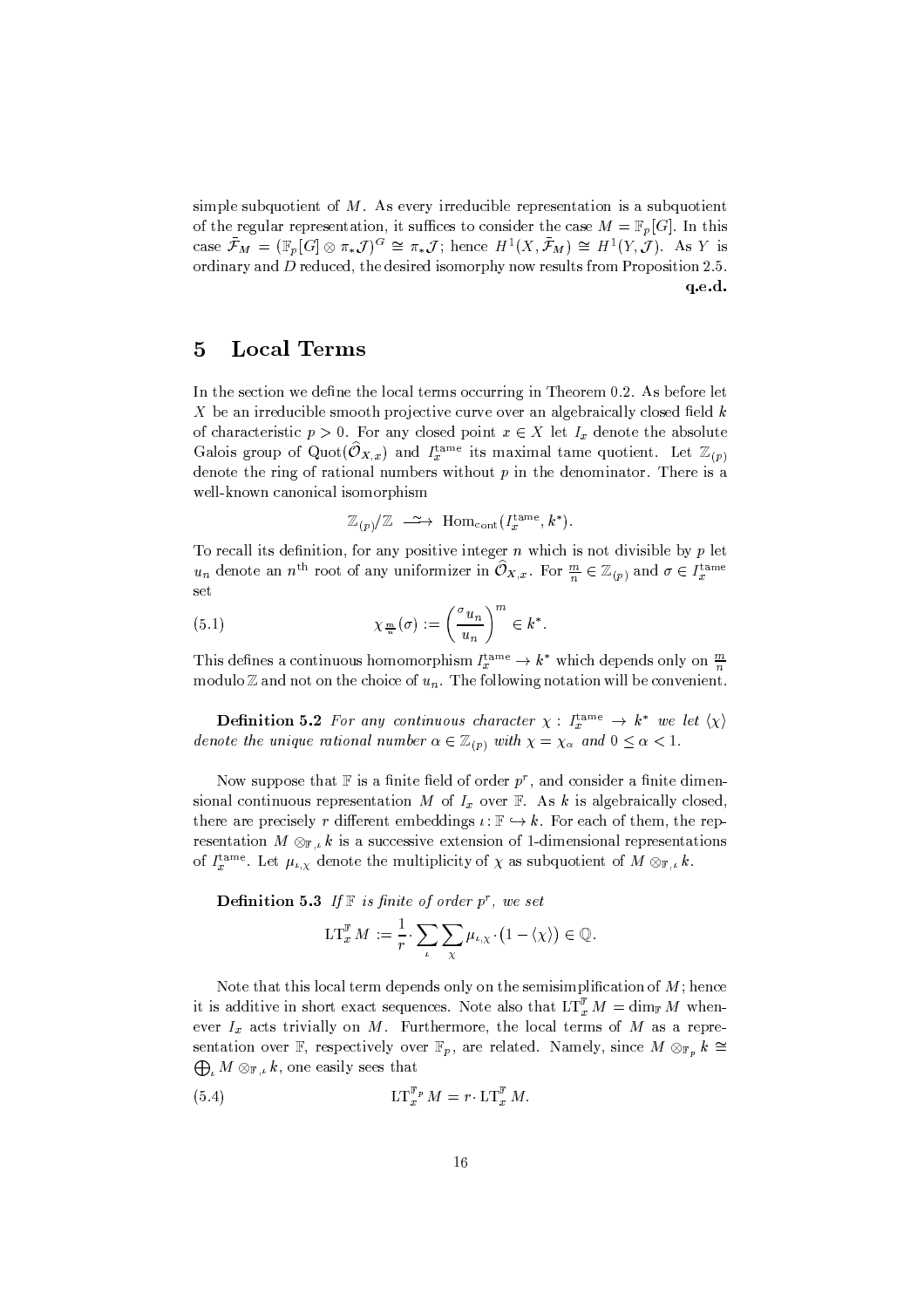Now suppose that  $\mathbb F$  is a local field of residue characteristic p, and consider a finite dimensional continuous representation M of  $I_x$  over F. Let  $\mathfrak{m} \subset R$ denote the maximal ideal and the ring of integers of  $\mathbb{F}$ , and set  $\mathbb{F}_0 := R/\mathfrak{m}$ . The representation of  $I_x$  stabilizes some R-lattice  $\Lambda \subset M$  of maximal rank. It is wellknown that the semisimplification of  $\Lambda/\mathfrak{m}\Lambda$  is, up to isomorphism, independent of the choice of  $\Lambda$ . Thus the following definition makes sense.

**Definition 5.5** If  $\mathbb F$  is a local field of residue characteristic p, we set

 $LT_x^{\mathbb{F}} M := LT_x^{\mathbb{F}_0}(\Lambda/\mathfrak{m}\Lambda) \in \mathbb{Q}$ .

Again this is clearly additive in short exact sequences. Note that again  $LT_x^{\mathbb{F}} M = \dim_{\mathbb{F}} M$  whenever  $I_x$  acts trivially on M.

We finish this section by giving simple formulas in certain special cases.

Proposition 5.6 (a) If  $I_x$  acts on M through a pro-p-group, then

 $LT_{x}^{\mathbb{F}} M = \dim_{\mathbb{F}} M.$ 

(b) If M is a self-dual representation of  $I_x$ , then

$$
\mathop{\rm LT}\nolimits_x^{\mathbb{F}} M = \frac{1}{2} \cdot \bigl( \dim_{\mathbb{F}} M + \mu_0 \bigr),
$$

where  $\mu_0$  is the multiplicity of the trivial 1-dimensional representation of  $I_x$ as subquotient of M if  $\mathbb F$  is finite, resp. of  $\Lambda/\mathfrak{m}\Lambda$  if  $\mathbb F$  is local.

Proof. Part (a) is immediate from the definitions. In (b) the local case follows from the finite case, so we assume that  $\mathbb F$  is finite of order  $p^r$ . As M is self-dual, we have  $\mu_{\iota,\chi^{-1}} = \mu_{\iota,\chi}$  for all  $\iota$  and  $\chi$ . In the case of the trivial character 1, we have  $\mu_{i,1} = \mu_0$  for every *i*. Thus from Definition 5.3 we obtain

$$
LT_x^{\mathbb{F}} M := \frac{1}{r} \sum_{\iota} \sum_{\chi} \mu_{\iota, \chi} \cdot (1 - \langle \chi \rangle)
$$
  
\n
$$
= \frac{1}{2r} \sum_{\iota} \sum_{\chi} \mu_{\iota, \chi} \cdot (2 - \langle \chi \rangle - \langle \chi^{-1} \rangle)
$$
  
\n
$$
= \frac{1}{2r} \sum_{\iota} \sum_{\chi} \mu_{\iota, \chi} \cdot \begin{cases} 2 & \text{if } \chi = 1, \\ 1 & \text{if } \chi \neq 1, \end{cases}
$$
  
\n
$$
= \frac{1}{2r} \sum_{\iota} \left( \dim_k (M \otimes_{\mathbb{F}, \iota} k) + \mu_{\iota, 1} \right)
$$
  
\n
$$
= \frac{1}{2} \cdot (\dim_{\mathbb{F}} M + \mu_0),
$$

as desired.

q.e.d.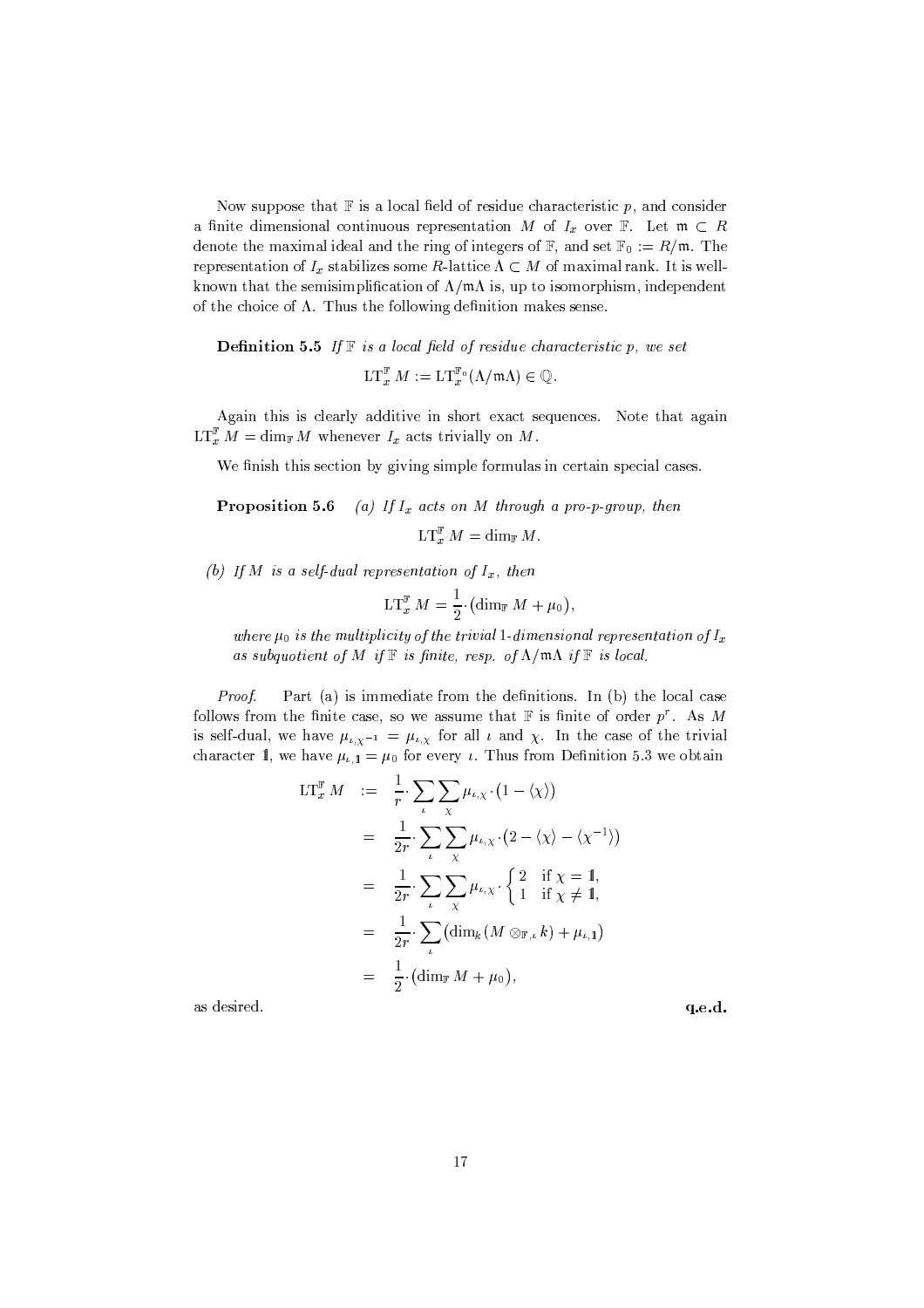#### Degree calculation 6

Now we return to the situation of Section 4, where  $M$  is a finite dimensional representation of G over the field  $\mathbb{F}_p$ . For any closed point  $x \in X$  there is a canonical conjugacy class of continuous homomorphisms  $I_x \to G$  whose images are precisely the stabilizers  $G_y$  for all points  $y \in Y$  above x. Thus M can be viewed as a representation of  $I_x$ , unique up to isomorphism, and hence the local terms  $LT_x^{\mathbb{F}_p} M$  are defined. The aim of this section is to prove the following formula. (Compare the formula of Chevalley-Weil [2] for Riemann surfaces.)

**Proposition 6.1** If the ramification of  $\pi$  is everywhere of type 2, for any finite  $\mathbb{F}_n[G]$ -module M we have

$$
\deg \bar{\mathcal{F}}_M = - \sum_{x \in \pi(D)} \mathop{\rm LT}\nolimits_x^{\mathbb{F}_p} M
$$

This will result from a series of reduction steps. To begin with, observe that

(6.2) 
$$
\deg \bar{\mathcal{F}}_M = \frac{\deg \pi^* \bar{\mathcal{F}}_M}{|G|}
$$

The definition 4.2 of  $\bar{\mathcal{F}}_M$  implies

$$
\pi^* \bar{\mathcal{F}}_M = \pi^* (M \otimes \pi_* \mathcal{J})^G \cong (M \otimes \pi^* \pi_* \mathcal{J})^G \subset M \otimes \pi^* \pi_* \mathcal{J},
$$

so the adjunction map  $\pi^* \pi_* \mathcal{J} \longrightarrow \mathcal{J} \hookrightarrow \mathcal{O}_Y$  induces a homomorphism

 $\varphi_M: \pi^* \bar{\mathcal{F}}_M \longrightarrow M \otimes \mathcal{O}_Y.$ 

Its local properties are described by the following lemma.

**Lemma 6.3**  $\varphi_M$  is an isomorphism outside D and a monomorphism everywhere. Taking stalks at any point  $y \in D$  we have

$$
(\mathrm{Coker}\,\varphi_M)_y\cong \frac{M\otimes \hat{\mathcal{O}}_{Y,y}}{(M\otimes \hat{\mathcal{J}}_y)^{G_y}\cdot \hat{\mathcal{O}}_{Y,y}}
$$

For any closed point  $y \in Y$  there is a natural isomorphism of Proof.  $\widehat{\mathcal{O}}_{Y,y}[G]\text{-modules}$ 

$$
(\pi^*\pi_*\mathcal{J})_y^{\widehat{\ }} \cong (\operatorname{Ind}_{G_y}^G\widehat{\mathcal{J}}_y) \otimes_{\widehat{\mathcal{O}}_{X,x}} \widehat{\mathcal{O}}_{Y,y},
$$

where on the right hand side G acts on the first tensor factor and  $\mathcal{O}_{Y,y}$  on the second. With this identification the adjunction map is the composite of two maps

$$
(\operatorname{Ind}^G_{G_y}\widehat{\mathcal{J}}_y)\otimes_{\widehat{{\mathcal O}}_{X,x}} \widehat{{\mathcal O}}_{Y,y} \longrightarrow \widehat{\mathcal{J}}_y\otimes_{\widehat{{\mathcal O}}_{X,x}} \widehat{{\mathcal O}}_{Y,y} \longrightarrow \widehat{\mathcal{J}}_y,
$$

where the first map comes from projection to the identity coset  $G_y \subset G$  and the second is simply the multiplication map. It follows that

$$
\begin{array}{rcl}\n(\pi^*\bar{\mathcal{F}}_M)_{y}^{\widehat{\ }} & \cong & \left(M\otimes(\pi^*\pi_*\mathcal{J})_{y}^{\widehat{\ }}\right)^{G} \\
& \cong & \left(M\otimes(\operatorname{Ind}^G_{G_y}\widehat{\mathcal{J}}_y)\otimes_{\widehat{\mathcal{O}}_{X,x}}\widehat{\mathcal{O}}_{Y,y}\right)^{G} \\
& \cong & \left(M\otimes\widehat{\mathcal{J}}_y\right)^{G_y}\otimes_{\widehat{\mathcal{O}}_{X,x}}\widehat{\mathcal{O}}_{Y,y};\n\end{array}
$$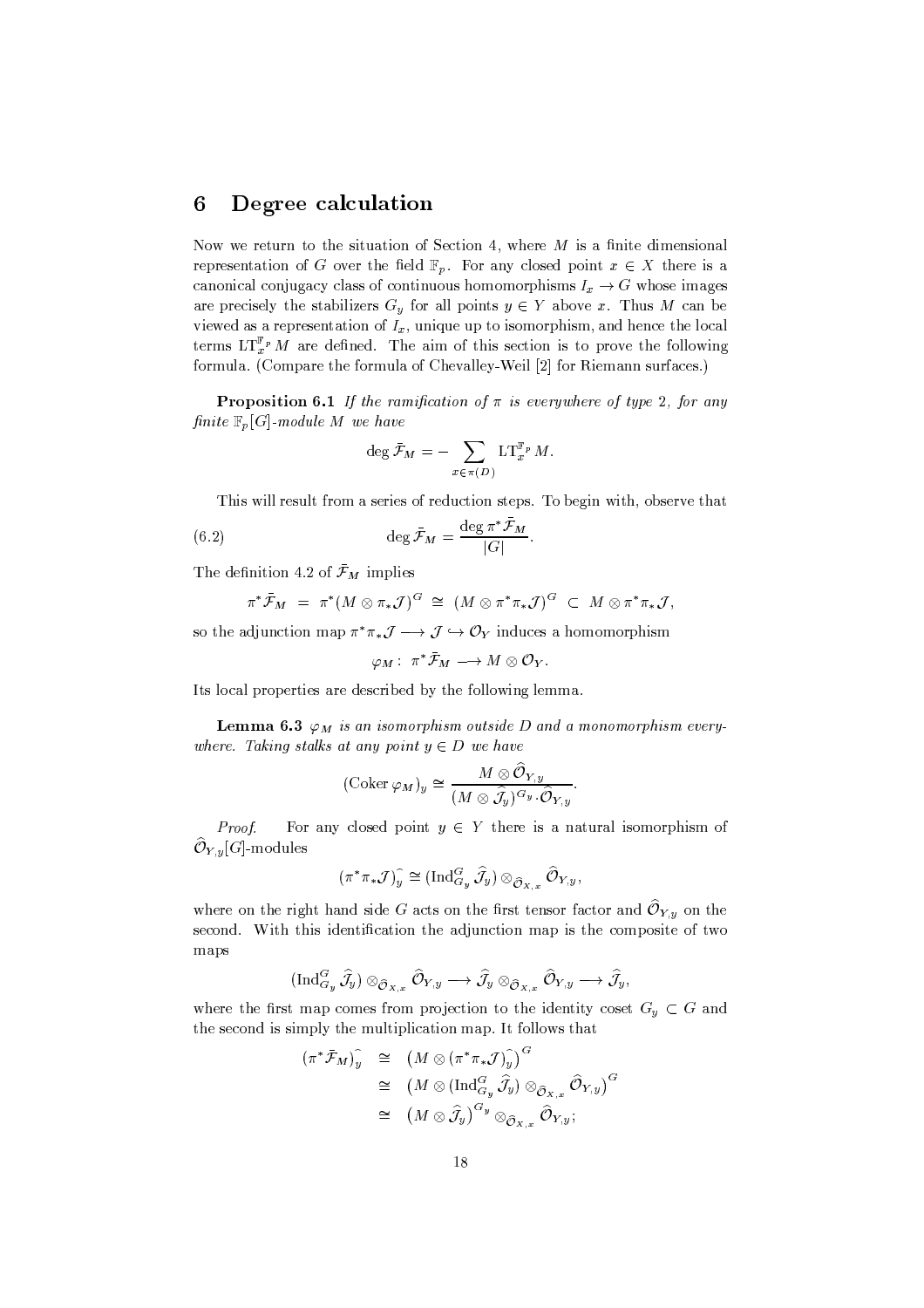and here the map  $\varphi_M$  to  $M \otimes \widehat{\mathcal{O}}_{Y,y}$  is given simply by multiplication between  $\widehat{\mathcal{J}}_y$  and  $\widehat{\mathcal{O}}_{Y,y}$ .

If  $y \notin D$ , we have  $G_y = 1$  and  $\hat{J}_y = \hat{\mathcal{O}}_{Y,y} = \hat{\mathcal{O}}_{X,x}$ . In this case the above map on completions is visibly an isomorphism. Thus  $\varphi_M$  is an isomorphism outside D. As  $\pi^* \bar{\mathcal{F}}_M$  and  $M \otimes \mathcal{O}_Y$  are locally free coherent sheaves of the same rank, it follows that  $\varphi_M$  is a monomorphism everywhere and its cokernel is torsion. This proves the first assertion, and for  $y \in D$  it also shows that  $(\text{Coker }\varphi_M)_y$ does not change on passing to completions. Thus the second assertion follows directly from the calculation above. q.e.d.

Since  $\deg(M \otimes \mathcal{O}_Y) = 0$ , Lemma 6.3 implies

(6.4) 
$$
\deg \pi^* \bar{\mathcal{F}}_M = - \sum_{y \in D} \dim_k (\mathrm{Coker} \, \varphi_M)_y.
$$

Clearly any two points  $y$  that are conjugate under  $G$  yield the same local contribution. Thus by combining 6.4 with 6.2 we obtain

(6.5) 
$$
\deg \bar{\mathcal{F}}_M = -\sum_{y \in D \bmod G} \frac{\dim_k (\operatorname{Coker} \varphi_M)_y}{|G_y|}
$$

To prove Proposition 6.1 we may thus fix a point  $y \in D$  with image  $x := \pi(y)$ and must show

(6.6) 
$$
\frac{\dim_k(\operatorname{Coker} \varphi_M)_y}{|G_y|} = \operatorname{LT}_x^{\mathbb{F}_p} M.
$$

By Lemma 6.3 and the definition of  $LT_x^{\mathbb{F}_p} M$ , both sides of 6.6 depend only on the action of  $G_y$  on Y and M. Thus we are reduced to an entirely local problem. For ease of notation, let us replace  $X = Y/G$  by  $Y/G_y$  and G by  $G_y$ , while keeping Y and y the same. In other words, we now assume that  $G_y = G$ . Then the next lemma becomes very useful.

**Lemma 6.7** If the ramification of  $\pi$  at y is of type 2, then  $\dim_k(\text{Coker }\varphi_M)_n$ is additive in short exact sequences.

Any short exact sequence  $0 \to M' \to M \to M'' \to 0$  gives rise to a Proof. commutative diagram:

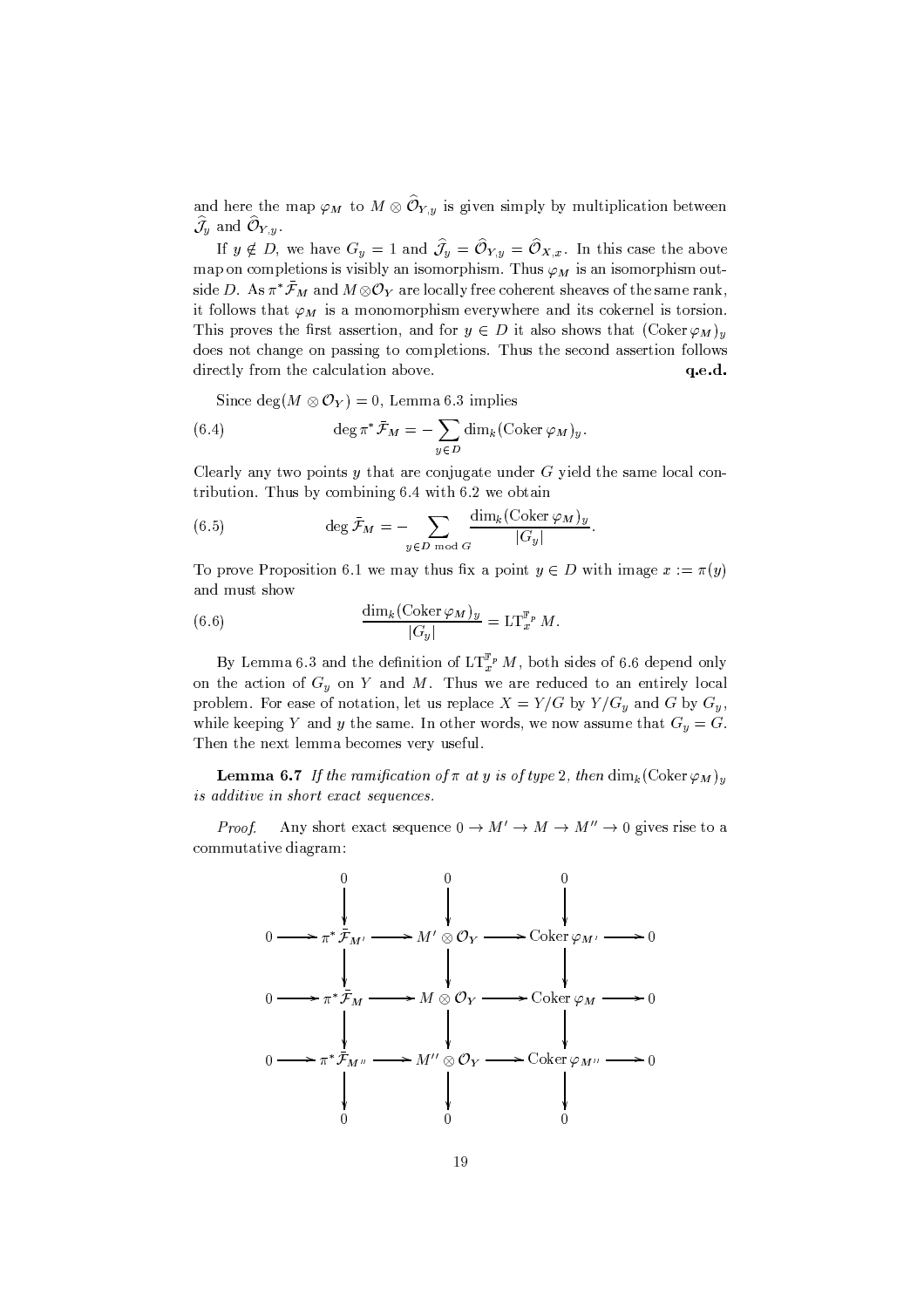Here the rows are exact by construction, and the middle column is obviously split exact. The left hand column is exact by Proposition 4.3 and the flatness of  $\pi$ . Thus the 3 x 3-lemma implies that the right hand column is exact; whence the lemma. q.e.d.

By Lemma 6.7 and the definition of  $LT^{\mathbb{F}_p}_{x}M$ , both sides of 6.6 depend only on the semisimplification of  $M$ . To prove 6.6 we may thus assume that  $M$  is semisimple. Let  $G_1 \triangleleft G$  denote the wild inertia group at x. Then M comes from a representation of the tame quotient  $G/G_1$ .

**Lemma 6.8** For any finite  $\mathbb{F}_p[G/G_1]$ -module M the two sides of 6.6 do not change when Y is replaced by  $Y/G_1$  and G by  $G/G_1$ .

Proof. For the right hand side of 6.6 this is clear from the definition of  $LT_{x}^{\mathbb{F}_{p}} M$ . For the left hand side consider the factorization  $Y \longrightarrow Z := Y/G_1$  $\longrightarrow X$ , where the second map is again a Galois covering, with group  $H := G/G_1$ . Let  $z \in Z$  denote the unique point between y and x. Since  $y \in D$ , we have  $\widehat{\mathcal{J}}_y = \widehat{\mathfrak{m}}_{Y,y}$  and hence  $(\widehat{\mathcal{J}}_y)^{G_1} = \widehat{\mathfrak{m}}_{Y,y} \cap \widehat{\mathcal{O}}_{Z,z} = \widehat{\mathfrak{m}}_{Z,z}$ . The denominator in Lemma 6.3 is therefore

$$
(M\otimes \widehat{J}_y)^G\cdot \widehat{\mathcal{O}}_{Y,y}=(M\otimes (\widehat{J}_y)^{G_1})^H\cdot \widehat{\mathcal{O}}_{Y,y}=(M\otimes \widehat{\mathfrak{m}}_{Z,z})^H\cdot \widehat{\mathcal{O}}_{Y,y}
$$

Thus both the denominator and the numerator in 6.3 are obtained by base extension from  $\mathcal{O}_{Z,z}$  to  $\mathcal{O}_{Y,y}$ . Since the latter is free of rank  $|G_1|=|G|/|H|$  over the former, the left hand side of 6.6 is

$$
\frac{\dim_k(\operatorname{Coker} \varphi_M)_y}{|G|} \stackrel{6.3}{=} \frac{1}{|G|} \cdot \dim_k \left( \frac{M \otimes \widehat{\mathcal{O}}_{Y,y}}{(M \otimes \widehat{\mathcal{J}}_y)^G \cdot \widehat{\mathcal{O}}_{Y,y}} \right)
$$
\n
$$
= \frac{1}{|G|} \cdot \dim_k \left( \frac{M \otimes \widehat{\mathcal{O}}_{Y,y}}{(M \otimes \widehat{\mathfrak{m}}_{Z,z})^H \cdot \widehat{\mathcal{O}}_{Y,y}} \right)
$$
\n
$$
= \frac{1}{|H|} \cdot \dim_k \left( \frac{M \otimes \widehat{\mathcal{O}}_{Z,z}}{(M \otimes \widehat{\mathfrak{m}}_{Z,z})^H \cdot \widehat{\mathcal{O}}_{Z,z}} \right),
$$

 $q.e.d.$ 

as desired.

To prove 6.6 we may now assume that  $G = G_y$  is tame. We can identify the group of characters  $\chi: G \to k^*$  with a subgroup of continuous characters  $I_x^{\text{tame}} \to k^*$  of the absolute tame inertia group. Consider any finite dimensional representation V of G over k, and let  $\mu_{\chi}$  denote the multiplicity of  $\chi$  in V. Any finite  $\mathbb{F}_p[G]$ -module M gives rise to such  $V := M \otimes k$  via the unique embedding  $\mathbb{F}_p \hookrightarrow k$ , and Definition 5.3 becomes

$$
\mathop{\rm LT}\nolimits_{x}^{\mathbb{F}_{p}} M = \sum_{\chi} \mu_{\chi} \cdot \bigl(1 - \langle \chi \rangle \bigr).
$$

In view of Lemma 6.3 we must therefore prove

(6.9) 
$$
\dim_k \left( \frac{V \otimes_k O_{Y,y}}{(V \otimes_k \widehat{J}_y)^G \cdot \widehat{O}_{Y,y}} \right) = |G| \cdot \sum_{\chi} \mu_{\chi} \cdot (1 - \langle \chi \rangle).
$$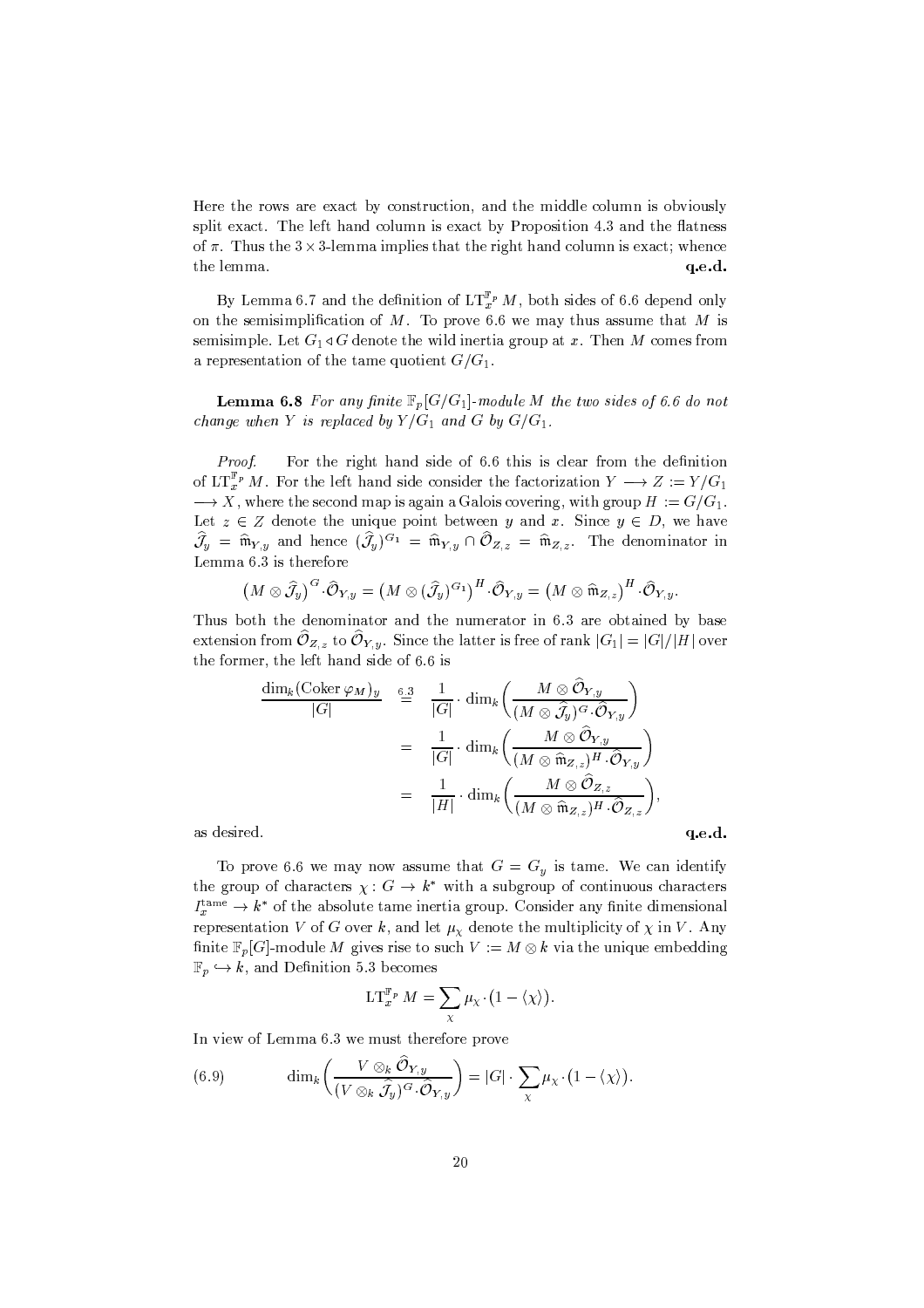This formula makes sense for any  $V$  as above, even if  $V$  does not arise from a representation over  $\mathbb{F}_p$ . On the other hand any such V is a direct sum of 1dimensional representations. Since both sides of 6.9 are additive in direct sums, it suffices to prove the equality when  $\dim_k V = 1$ . Assume this from now on.

Put  $n := |G|$ . There is a unique integer  $0 \leq m < n$  such that G, and equivalently  $I_x^{\text{tame}}$ , acts on V through the character  $\chi_{\frac{m}{n}}$  from 5.1. Following Definition 5.2 the right hand side of 6.9 is then

$$
|G| \cdot \left(1 - \langle \chi_{\frac{m}{n}} \rangle \right) = n \cdot \left(1 - \frac{m}{n}\right) = n - m.
$$

To determine the left hand side let  $u_n \in \widehat{\mathcal{O}}_{Y,y}$  be an  $n^{\text{th}}$  root of any uniformizer in  $\widehat{\mathcal{O}}_{X,x}$ . Then G acts on  $u_n$  through the character  $\chi_{\frac{1}{n}}$ , and we have the Gisotypic decomposition

$$
\widehat{\mathcal{J}}_y = \widehat{\mathfrak{m}}_{Y,y} = \bigoplus_{i=1}^n u_n^i \cdot \widehat{\mathcal{O}}_{X,x}.
$$

Since G acts on V through the character  $\chi_{\frac{m}{n}} = (\chi_{\frac{1}{n}})^m$ , we deduce that

$$
(V\otimes_k \widehat{\mathcal{J}}_y)^G=u_n^{n-m}\cdot \widehat{\mathcal{O}}_{X,x}.
$$

Thus the left hand side of 6.9 is

$$
\dim_k\left(\frac{V\otimes_k\widehat{\mathcal{O}}_{Y,y}}{V\otimes_k u_n^{n-m}\cdot\widehat{\mathcal{O}}_{Y,y}}\right)=n-m.
$$

This shows the equality 6.9 in the case dim<sub>k</sub>  $V = 1$  and thereby finishes the proof of Proposition 6.1. q.e.d.

#### $\overline{7}$ Euler-Poincaré formula

With the notations of the preceding sections we can now deduce:

**Proposition 7.1** If the ramification of  $\pi$  is everywhere of type 2, for any finite  $\mathbb{F}_p[G]$ -module M we have

$$
\chi(X, j_! F_M) \ge (1 - g_X) \cdot \dim_{\mathbb{F}_p} M - \sum_{x \in \pi(D)} \mathop{\rm LT}\nolimits_x^{\mathbb{F}_p} M
$$

If  $Y$  is ordinary, we have equality.

Proof. This follows from the Riemann-Roch formula via the calculation

$$
\chi(X, j_! F_M) \geq \begin{cases} 4.5 \\ = \\ \end{cases} \chi(X, \bar{\mathcal{F}}_M)
$$
  

$$
\stackrel{\text{RR}}{=} \\ \begin{cases} 1 - g_X \end{cases} \cdot \operatorname{rank} \bar{\mathcal{F}}_M + \deg \bar{\mathcal{F}}_M
$$
  

$$
\stackrel{6.1}{=} \left(1 - g_X \right) \cdot \dim_{\mathbb{F}_p} M - \sum_{x \in \pi(D)} \operatorname{LT}_{x}^{\mathbb{F}_p} M.
$$

q.e.d.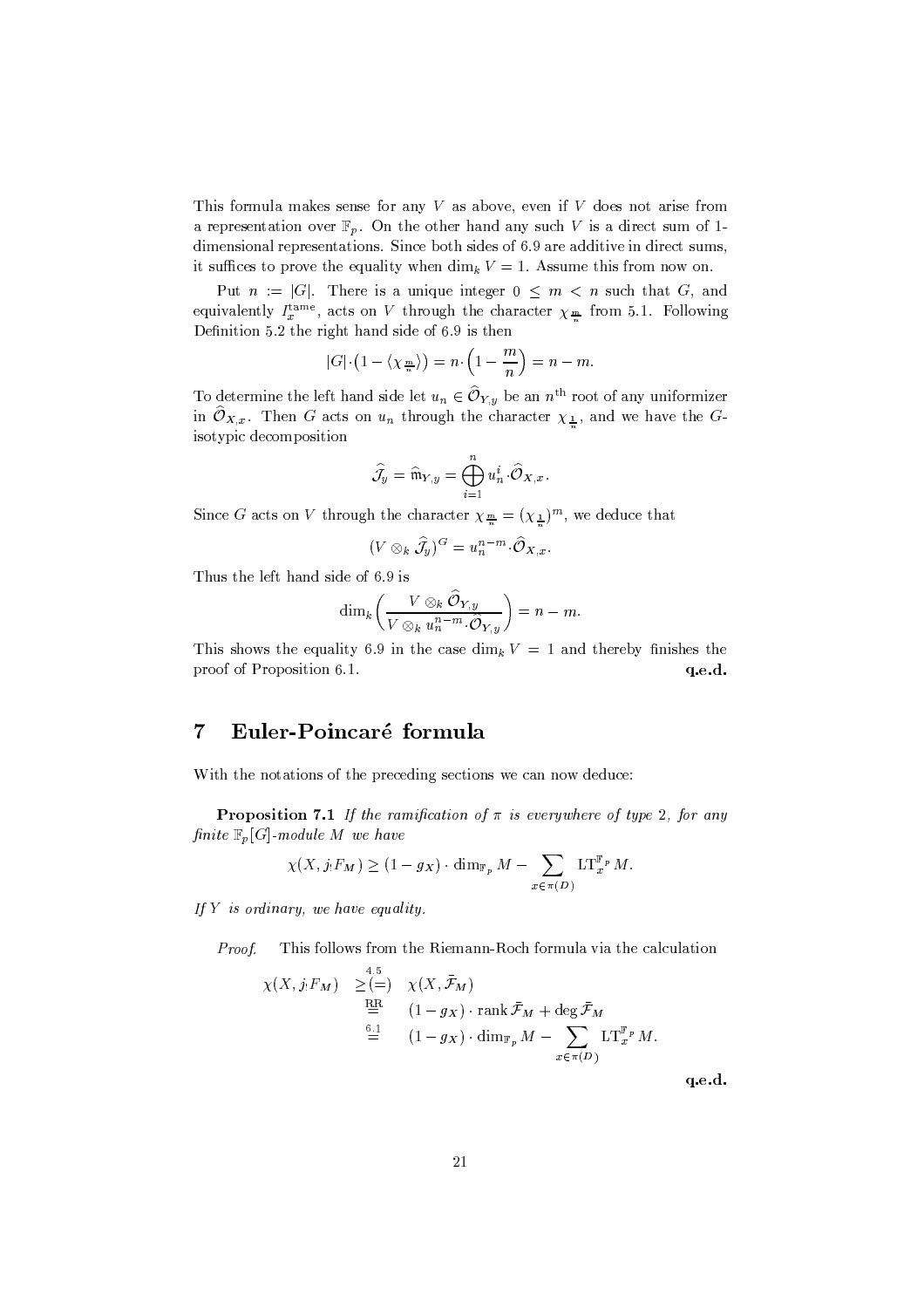**Remark 7.2** It can happen that the above inequality is an equality, even when  $F_M$  cannot be trivialized by an ordinary covering. The referee suggested that such a sheaf be called *ordinary*. A systematic analysis of such ordinary sheaves is as yet lacking. It would also be interesting to know whether the inequality holds without ramification assumption.

In the remainder of this section, we deduce Theorem 0.2 from Proposition 7.1.

**Lemma 7.3** Theorem 0.2 holds when  $\mathbb{F} = \mathbb{F}_p$ .

Let  $\pi: Y \to X$  be as in 0.2. Choose a G-invariant reduced effective Proof. divisor  $D \subset Y$  such that F is lisse outside  $\pi(D)$ . For simplicity, we suppose that  $D$  is non-empty. The open and closed embeddings

$$
X \smallsetminus \pi(D) \xrightarrow{j} X \xleftarrow{i} \mathcal{D} \pi(D)
$$

induce a short exact sequence of étale sheaves

$$
0 \longrightarrow j_!j^*F \longrightarrow F \longrightarrow i_*i^*F \longrightarrow 0.
$$

As both sides of the desired equality are additive in short exact sequences, we are reduced to the cases  $F = j_!j^*F$  and  $F = i_*i^*F$ . In the second case the equality is obvious. In the first case consider the representation of the fundamental group  $\pi_1^{\text{\'et}}(X \setminus \pi(D), \bar{\eta})$  on the stalk  $M := F_{\bar{\eta}}$ . By assumption, the normal subgroup  $\pi_1^{\text{\'et}}(Y \setminus D, \bar{\eta})$  acts through a p-group. The coefficients being  $\mathbb{F}_p$ , it therefore acts trivially on the semisimplification of  $M$ . As both sides of the desired equality are additive in short exact sequences, we may replace  $M$  and  $F$  by their semisimplifications. Thereafter, we can view  $M$  as a representation of G and identify F with the sheaf  $j_1F_M$  (see 4.1). It then remains to show that the right hand side in Proposition 7.1 coincides with that in Theorem 0.2. The contributions of any point  $x \in \pi(D)$  are equal, because  $(j_1 F_M)_x = 0$ . For  $x \in X \setminus \pi(D)$  the contribution in 0.2 vanishes, because  $F_M$  is lisse at x. Thus the respective right hand sides do coincide, as desired.  $q.e.d.$ 

**Lemma 7.4** Theorem 0.2 holds when  $\mathbb F$  is finite.

Suppose that  $[\mathbb{F}/\mathbb{F}_p] = r$ . Then for any F-vector space M we have Proof.  $\dim_{\mathbb{F}_p} M = r \cdot \dim_{\mathbb{F}} M$ . If F is viewed as a sheaf of modules over  $\mathbb{F}_p$  instead of  $\mathbb{F}_p$ , its cohomology groups do not change; hence its Euler characteristic is multiplied by  $r$ . By 5.4 the same happens to the right hand side of the desired equality. Thus we are reduced to Lemma 7.3.  $q.e.d.$ 

Now suppose that  $F$  is a local field of residue characteristic  $p$ . For applications to function fields we definitely want to include the case of equal characteristic, where étale sheaves of F-modules are not commonly used. Since all notions and arguments are literal extensions from the case  $\mathbb{F} = \mathbb{Q}_p$ , we merely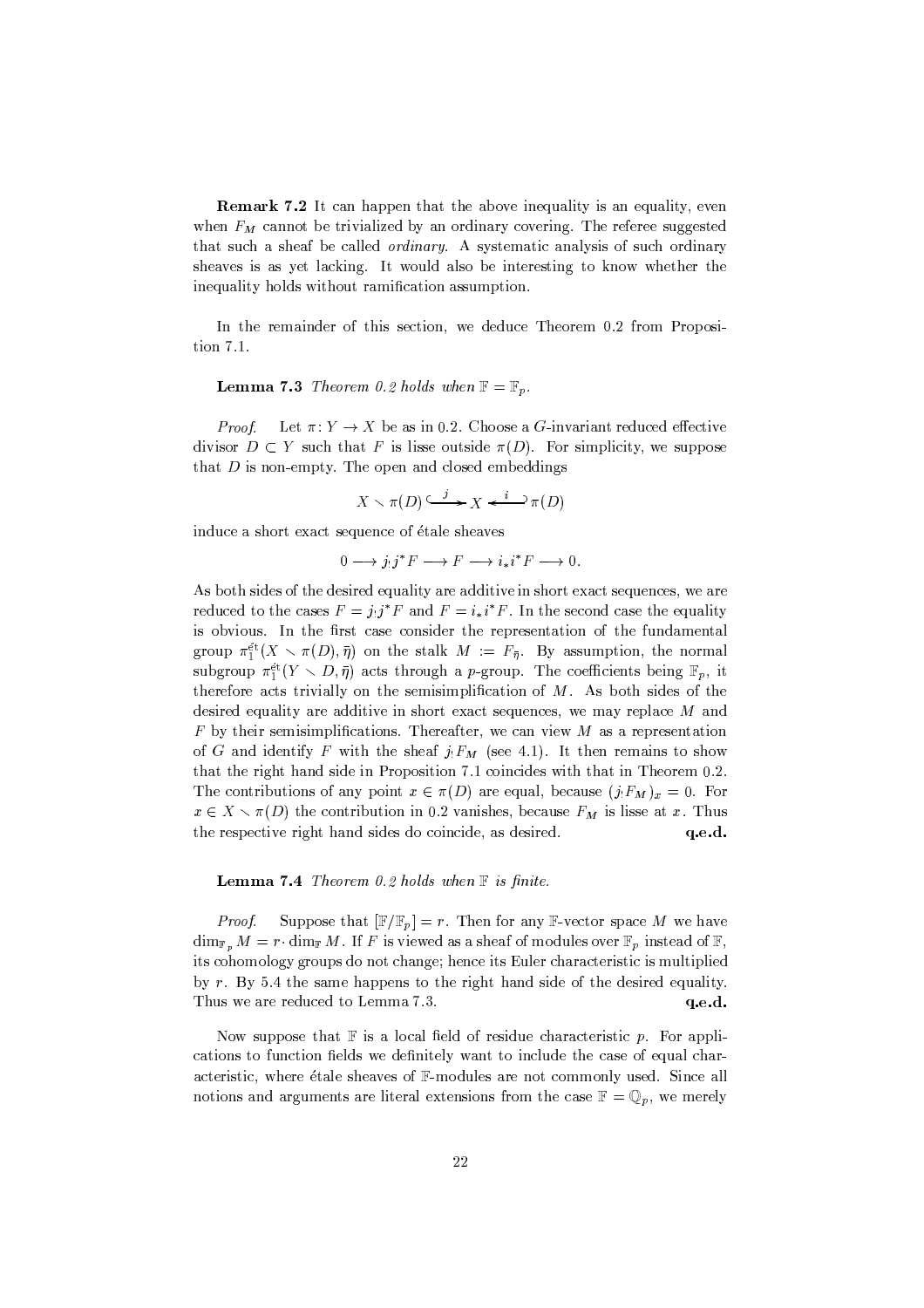give a brief review based on  $[\text{SGA4}^{\frac{1}{2}}]$  Rapport §2 and  $[\text{SGA5}]$  exp. V, exp. VI, keeping everything as elementary as possible.

Let  $\mathfrak{m} \subset R$  denote the maximal ideal and the ring of integers of  $\mathbb{F}$ , and set  $\mathbb{F}_0 := R/\mathfrak{m}$ . A constructible sheaf of F-modules on X is given by the following data. For every integer  $n \geq 0$  consider a constructible étale sheaf  $F_n$  of  $R/\mathfrak{m}^{n+1}$ modules on X. Consider isomorphisms  $F_m/\mathfrak{m}^{n+1}F_m \longrightarrow F_n$  for all  $m \geq n \geq 0$ which satisfy the obvious cocycle relation. Thus  $(F_n)$  is an inverse system of étale sheaves of torsion R-modules ([SGA5] exp. V Def. 3.1.1). The category of constructible sheaves of  $\mathbb{F}$ -modules is obtained from the category of such systems by a certain localization process (SGA5) exp. VI 1.4.2), which corresponds to the heuristic interpretation

$$
F = \mathbb{F} \otimes_R \sqrt[n]{\lim_{\substack{\longleftarrow \\ n}} F_n}.
$$

In fact, the stalk of  $F$  at any geometric point  $x$  is formed exactly in this way:

$$
F_x := \mathbb{F} \otimes_R \lim_{\substack{\longleftarrow \\ n}} F_{n,x}.
$$

To some extent, the system  $(F_n)$  can be modified without changing these stalks. It turns out that the  $F_n$  can be chosen flat over  $R/\mathfrak{m}^{n+1}$ , that is, their stalks are free of finite type over  $R/\mathfrak{m}^{n+1}$  ([SGA4 $\frac{1}{2}$ ] Rapport 2.8). We assume this from now on. Then  $\Lambda_x := \lim_{n \to \infty} F_{n,x}$  is an R-lattice of maximal rank in  $F_x$ , and  $F_{n,x} = \Lambda_x / \mathfrak{m}^{n+1} \Lambda_x$ . In particular, this implies dim<sub> $\mathbb{F} F_x = \dim_{\mathbb{F}_0} F_{0,x}$ .</sub>

Let  $j: U \hookrightarrow X$  be the embedding of a dense open subscheme such that  $j^*F_0$  is lisse. Then flatness implies that  $j^*F_n$  is lisse for every n. Giving  $j^*F$  is therefore equivalent to giving the continuous F-linear representation of  $\pi_1^{\text{\'et}}(U, \bar{\eta})$ on the geometric generic stalk  $F_{\bar{\eta}}$ .

Like the stalks, the cohomology groups are obtained by actually taking the inverse limit:

$$
H^i(X, F) := \mathbb{F} \otimes_R \varprojlim_n H^i(X, F_n).
$$

As X is proper, the groups  $H^{i}(X, F_n)$  are finite. The inverse system thus automatically satisfies the Mittag-Leffler condition; hence the  $H^{i}(X, F)$  form a system of  $\delta$ -functors on the category of constructible sheaves of  $\mathbb{F}\text{-modules}$ . One can also deduce in general that  $H^i(X, F)$  has finite dimension over  $\mathbb F$  ([SGA5] exp. VI 2.2). Under the flatness assumption above, the Euler characteristics of F (with respect to F) and of  $F_0$  (with respect to  $\mathbb{F}_0$ ) coincide:

### **Lemma 7.5**  $\chi(X, F) = \chi(X, F_0)$ .

The general way to show this uses the notion of perfect complexes Proof. and their invariance under cohomology ( $[SGA4\frac{1}{2}]$  4.6, 4.9), and the argument in [loc. cit.] 4.11. But in the curve case the following standard direct argument suffices.

If  $F$  is supported on a finite set of points, its cohomology is concentrated in degree 0 and the assertion follows at once from the corresponding equality for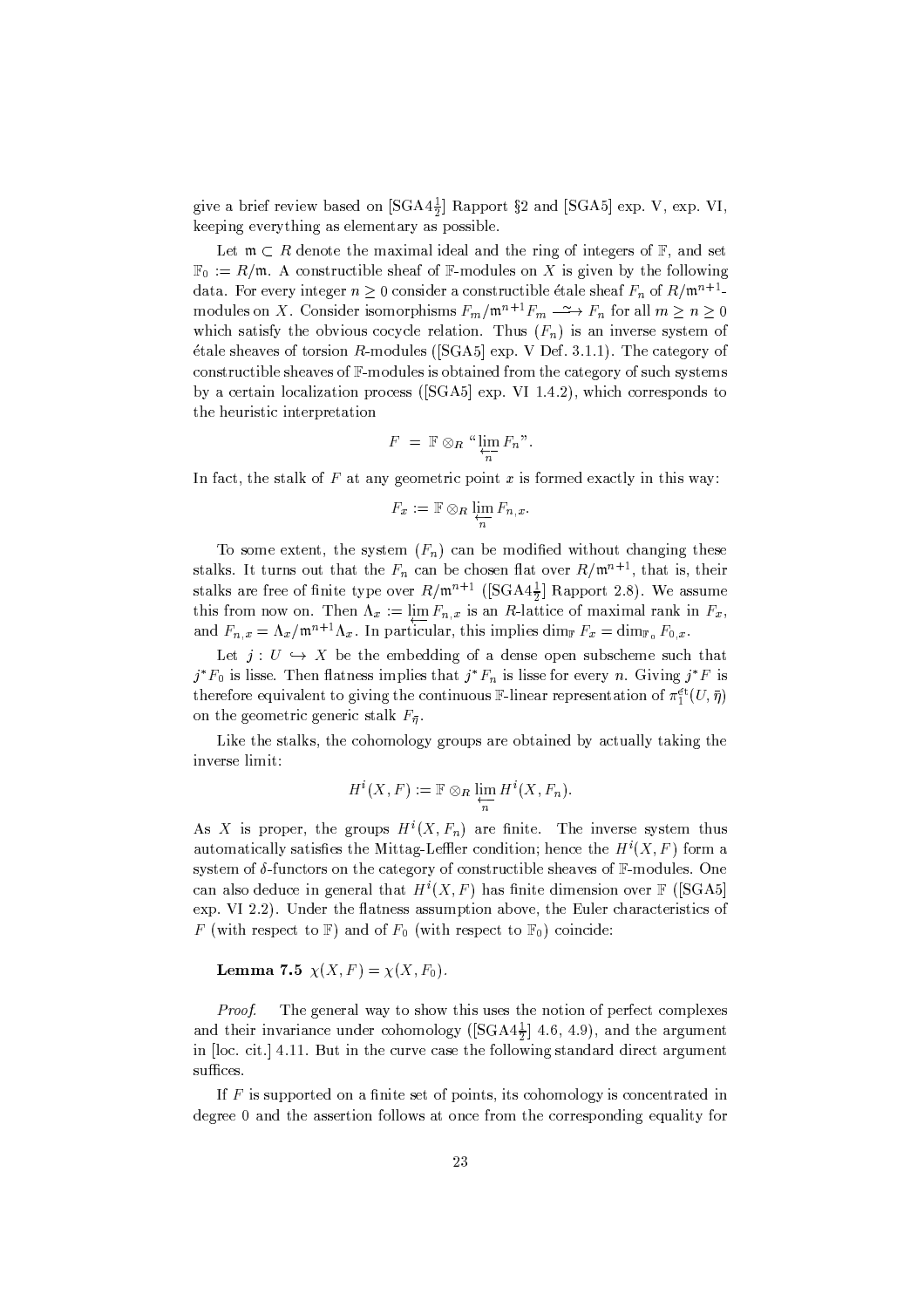stalks. Using long exact sequences, we can thus reduce ourselves to the case that  $F = j_!j^*F$  for some dense open subscheme  $j: U \hookrightarrow X$  such that  $j^*F_0$  is lisse. After shrinking U we may also suppose that  $U \neq X$ . Then all the cohomology of  $F_n = j_!j^*F_n$  is concentrated in degree 1. Let us abbreviate  $H_n := H^1(X, F_n)$ . Let  $h := \dim_{\mathbb{F}_0} H_0$  and choose a uniformizer  $t \in \mathfrak{m}$ . For any  $n \geq 0$  the exact sequences



give rise to the following exact cohomology sequences:

$$
0 \longrightarrow H_0 \longrightarrow H_n \xrightarrow{t} H_n \longrightarrow H_0 \longrightarrow 0
$$
\n
$$
H_{n-1} \longrightarrow
$$
\n
$$
0 \qquad \qquad 0
$$

Using any half of this, one shows by induction that length<sub>R</sub>  $H_n = (n + 1) \cdot h$ for every  $n \geq 0$ . The right half implies  $H_n/\mathfrak{m} H_n \cong H_0$ ; hence  $H_n$  is generated by h elements. Being a module over  $R/\mathfrak{m}^{n+1}$ , whose own length is  $n+1$ , it is therefore free of rank h over this ring. We also find that the maps  $H_n \to$  $H_{n-1}$  are surjective. It follows that  $\lim_{n \to \infty} H_n$  is free of rank h over R; whence  $\dim_{\mathbb{F}} H^i(X, F) = h$ , as desired. q.e.d.

**Lemma 7.6** Theorem 0.2 holds when  $\mathbb F$  is a local field.

Proof. By Lemma 7.5 the left hand side of the desired equality remains unchanged on passing to  $F_0$ . By the above remarks the same is true for the dimensions of stalks, and for the local terms it is true by Definition 5.5. Thus we are reduced to Lemma 7.4. q.e.d.

This finishes the proof of Theorem 0.2 in all cases.

## References

- [1] The Arithmetic of Function Fields, (Goss, D., Hayes, D. R., Rosen, M. I., Eds.), Berlin, New York: de Gruyter (1992).
- [2] Chevalley, C., Weil, A., Uber das Verhalten der Integrale 1. Gattung bei Automorphismen des Funktionenkörpers, Abh. Math. Sem. Univ. Hamburg  $10(1934), 358-361.$
- [3] Crew, R. M., Etale  $p$ -covers in characteristic  $p$ , Compositio Math. 52 (1984),  $31 - 45.$